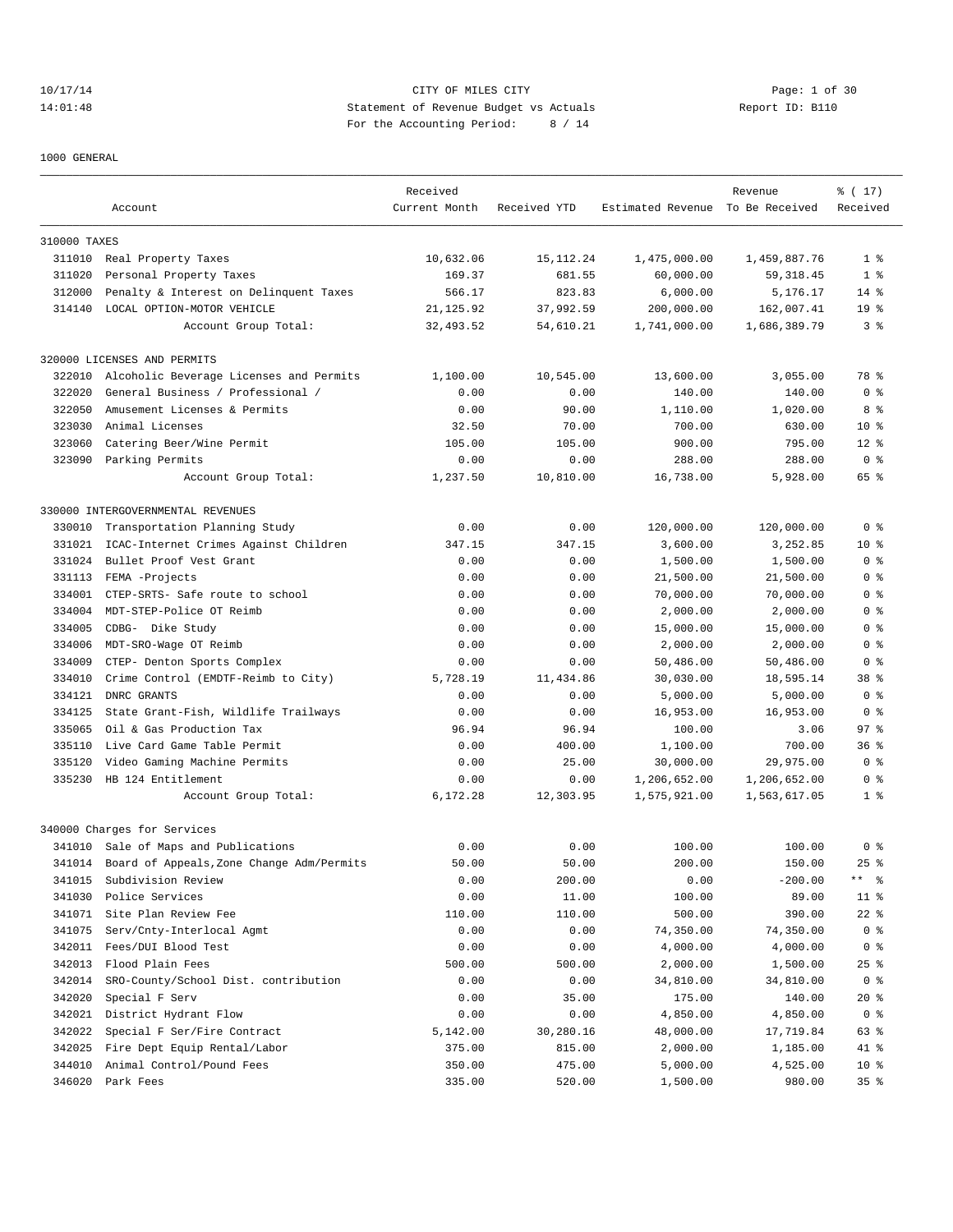# 10/17/14 CITY OF MILES CITY Page: 2 of 30 14:01:48 Statement of Revenue Budget vs Actuals Report ID: B110 For the Accounting Period: 8 / 14

1000 GENERAL

|        |                                | Received      |              |                   | Revenue         | % (17)         |
|--------|--------------------------------|---------------|--------------|-------------------|-----------------|----------------|
|        | Account                        | Current Month | Received YTD | Estimated Revenue | To Be Received  | Received       |
| 346030 | Swimming Pool Fees             | 5,680.34      | 7.727.49     | 10,000.00         | 2,272.51        | 77.8           |
|        | Account Group Total:           | 12,542.34     | 40,723.65    | 187,585.00        | 146,861.35      | $22$ $%$       |
|        | 350000 FINES AND FORFEITURES   |               |              |                   |                 |                |
| 351030 | Fines/Surcharges/etc           | 16,092.63     | 16, 142.63   | 180,000.00        | 163,857.37      | 9 <sup>8</sup> |
| 351031 | Adm Fees (Court)               | 0.00          | 0.00         | 25,000.00         | 25,000.00       | 0 <sup>8</sup> |
| 351035 | Animal Control Court Revenue   | 895.00        | 895.00       | 7,500.00          | 6,605.00        | $12*$          |
|        | Account Group Total:           | 16,987.63     | 17,037.63    | 212,500.00        | 195,462.37      | 8%             |
|        | 360000 MISCELLANEOUS REVENUE   |               |              |                   |                 |                |
| 361005 | MidRivers Franchise Fees       | 22,841.15     | 22,841.15    | 105,000.00        | 82,158.85       | $22$ $%$       |
| 361010 | Land Rental                    | 1,903.74      | 20,558.90    | 32,000.00         | 11,441.10       | 64 %           |
| 361020 | Building Rentals               | 1,349.99      | 2,699.98     | 16,100.00         | 13,400.02       | $17*$          |
| 362020 | MISC REVENUE                   | 2.00          | 800.02       | 4,000.00          | 3,199.98        | $20*$          |
| 365000 | Contributions and Donations    | 100.00        | 100.00       | 5,000.00          | 4,900.00        | 2 <sup>8</sup> |
| 365011 | MCPDTasers                     | 0.00          | 0.00         | 20,000.00         | 20,000.00       | 0 <sup>8</sup> |
| 366040 | Misc.-BHS                      | 0.00          | 0.00         | 800.00            | 800.00          | 0 <sup>8</sup> |
| 366050 | Sale of Junk/Salvage-PD cars   | 0.00          | 0.00         | 1,000.00          | 1,000.00        | 0 <sup>8</sup> |
|        | Account Group Total:           | 26,196.88     | 47,000.05    | 183,900.00        | 136,899.95      | $26$ %         |
|        | 370000 INVESTMENT EARNINGS     |               |              |                   |                 |                |
|        | 371010 Investment Earnings     | 164.97        | 351.48       | 1,600.00          | 1,248.52        | $22$ $%$       |
|        | Account Group Total:           | 164.97        | 351.48       | 1,600.00          | 1,248.52        | $22$ $%$       |
|        | 380000 OTHER FINANCING SOURCES |               |              |                   |                 |                |
| 383000 | Interfund Operating Transfer   | 17,897.92     | 42,045.84    | 548,759.00        | 506,713.16      | 8 %            |
|        | Account Group Total:           | 17,897.92     | 42,045.84    | 548,759.00        | 506,713.16      | 8%             |
|        | Total:<br>Fund                 | 113,693.04    | 224,882.81   | 4,468,003.00      | 4, 243, 120. 19 | 5 <sup>8</sup> |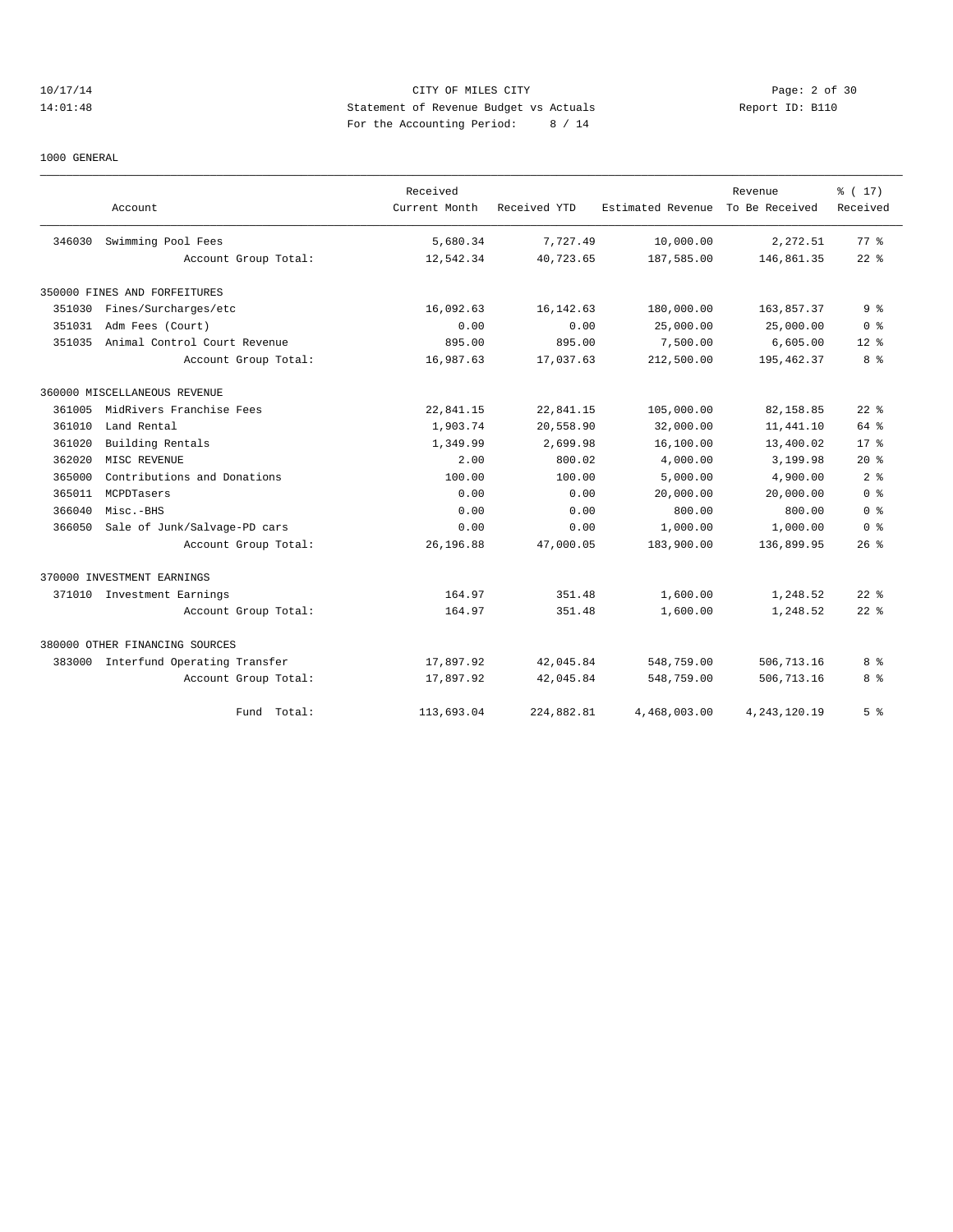# 10/17/14 CITY OF MILES CITY CHES CITY Page: 3 of 30<br>14:01:48 Statement of Revenue Budget vs Actuals Report ID: B110 14:01:48 Statement of Revenue Budget vs Actuals Report ID: B110 For the Accounting Period: 8 / 14

#### 2220 LIBRARY

|        |                                | Received      |              |                   | Revenue        | % (17)          |
|--------|--------------------------------|---------------|--------------|-------------------|----------------|-----------------|
|        | Account                        | Current Month | Received YTD | Estimated Revenue | To Be Received | Received        |
|        | 340000 Charges for Services    |               |              |                   |                |                 |
| 341075 | Serv/Cnty-Interlocal Agmt      | 0.00          | 0.00         | 39,023.00         | 39,023.00      | 0 <sup>8</sup>  |
| 346070 | Library Fees                   | 194.95        | 476.35       | 4,000.00          | 3,523.65       | $12$ %          |
| 346074 | Book Sales                     | 100.35        | 109.30       | 400.00            | 290.70         | $27$ $%$        |
|        | Account Group Total:           | 295.30        | 585.65       | 43, 423.00        | 42,837.35      | 1 <sup>°</sup>  |
|        | 380000 OTHER FINANCING SOURCES |               |              |                   |                |                 |
| 383000 | Interfund Operating Transfer   | 23,978.25     | 47,956.50    | 287,739.00        | 239,782.50     | $17*$           |
|        | Account Group Total:           | 23,978.25     | 47,956.50    | 287,739.00        | 239,782.50     | $17*$           |
|        | Total:<br>Fund                 | 24, 273.55    | 48,542.15    | 331,162.00        | 282,619.85     | 15 <sup>8</sup> |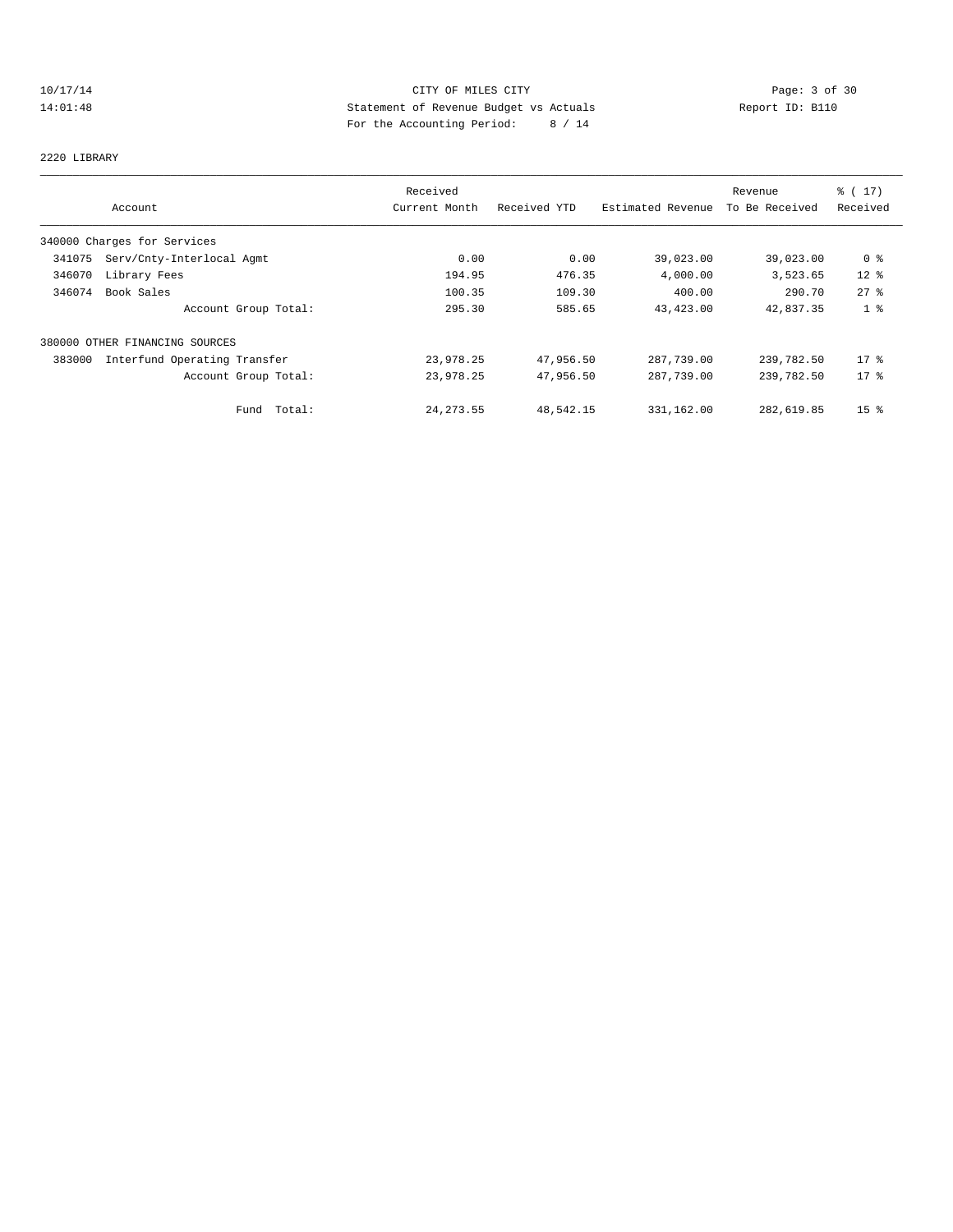# 10/17/14 CITY OF MILES CITY Page: 4 of 30<br>14:01:48 Statement of Revenue Budget vs Actuals Report ID: B110<br>14:01:48 Pay the Accumulate Device: 2011 14:01:48 Statement of Revenue Budget vs Actuals Report ID: B110 For the Accounting Period: 8 / 14

#### 2260 EMERGENCY DISASTER

|              | Account                                | Received<br>Current Month | Received YTD | Estimated Revenue | Revenue<br>To Be Received | $\frac{1}{6}$ ( 17)<br>Received |
|--------------|----------------------------------------|---------------------------|--------------|-------------------|---------------------------|---------------------------------|
| 310000 TAXES |                                        |                           |              |                   |                           |                                 |
| 311010       | Real Property Taxes                    | 0.00                      | 0.43         | 0.00              | $-0.43$                   | $***$ %                         |
| 312000       | Penalty & Interest on Delinquent Taxes | 5.39                      | 7.84         | 0.00              | $-7.84$                   | $***$ %                         |
|              | Account Group Total:                   | 5.39                      | 8.27         | 0.00              | $-8.27$                   | $***$ $\approx$                 |
|              | Fund Total:                            | 5.39                      | 8.27         | 0.00              | $-8.27$                   | $***$ %                         |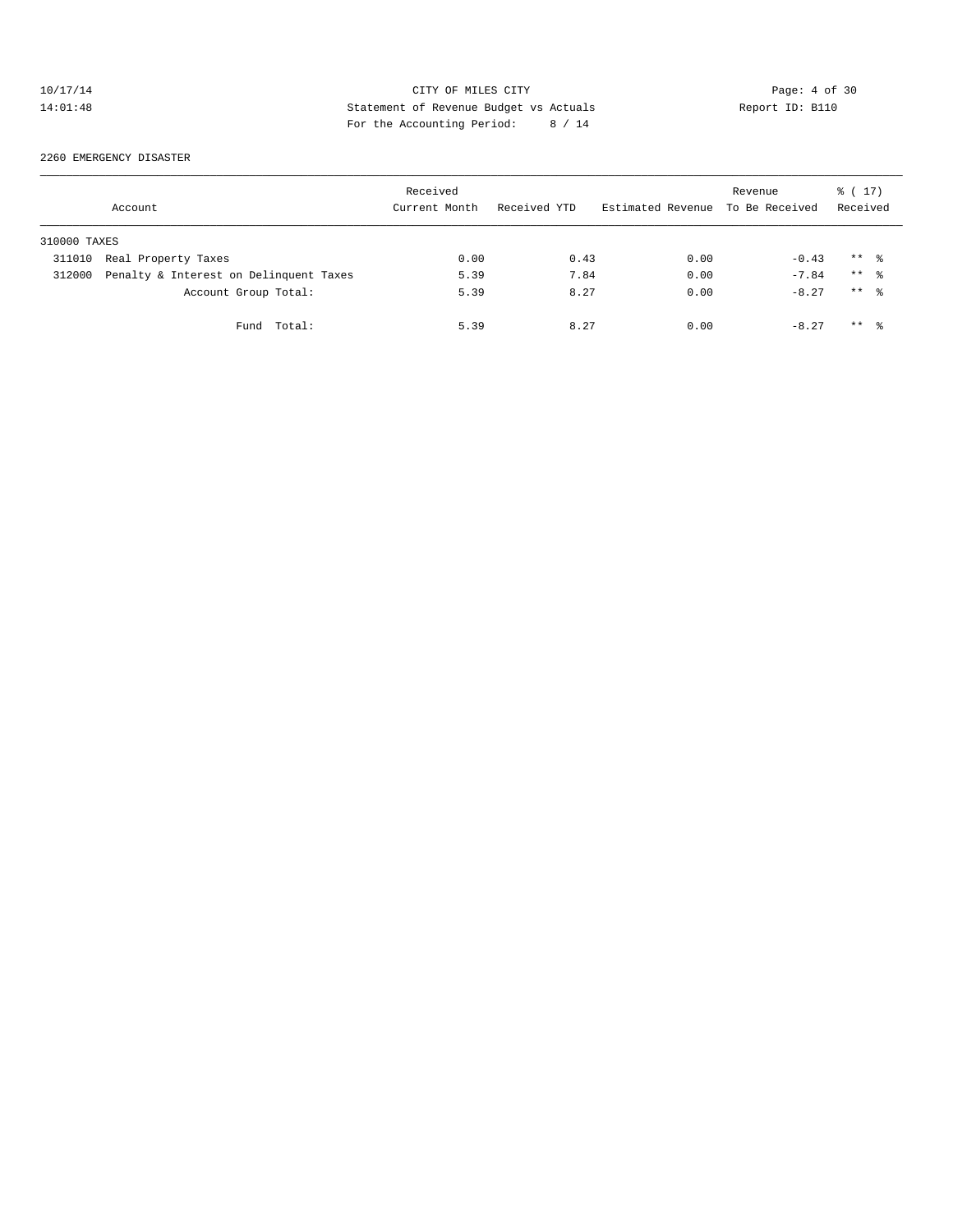# 10/17/14 CITY OF MILES CITY CHES CITY Page: 5 of 30<br>14:01:48 Statement of Revenue Budget vs Actuals Report ID: B110 14:01:48 Statement of Revenue Budget vs Actuals Report ID: B110 For the Accounting Period: 8 / 14

#### 2270 Health

| Account                                | Received<br>Current Month | Received YTD | Estimated Revenue | Revenue<br>To Be Received | $\frac{1}{6}$ (17)<br>Received |
|----------------------------------------|---------------------------|--------------|-------------------|---------------------------|--------------------------------|
| 340000 Charges for Services            |                           |              |                   |                           |                                |
| Health Inspection Fees<br>344030       | 13,784.50                 | 13,784.50    | 15,000.00         | 1,215.50                  | $92$ $%$                       |
| Account Group Total:                   | 13,784.50                 | 13,784.50    | 15,000.00         | 1,215.50                  | $92$ $%$                       |
| OTHER FINANCING SOURCES<br>380000      |                           |              |                   |                           |                                |
| Interfund Operating Transfer<br>383000 | 0.00                      | 0.00         | 30,000.00         | 30,000.00                 | 0 <sup>8</sup>                 |
| Account Group Total:                   | 0.00                      | 0.00         | 30,000.00         | 30,000.00                 | 0 <sup>8</sup>                 |
| Total:<br>Fund                         | 13,784.50                 | 13,784.50    | 45,000.00         | 31, 215.50                | $31$ $\approx$                 |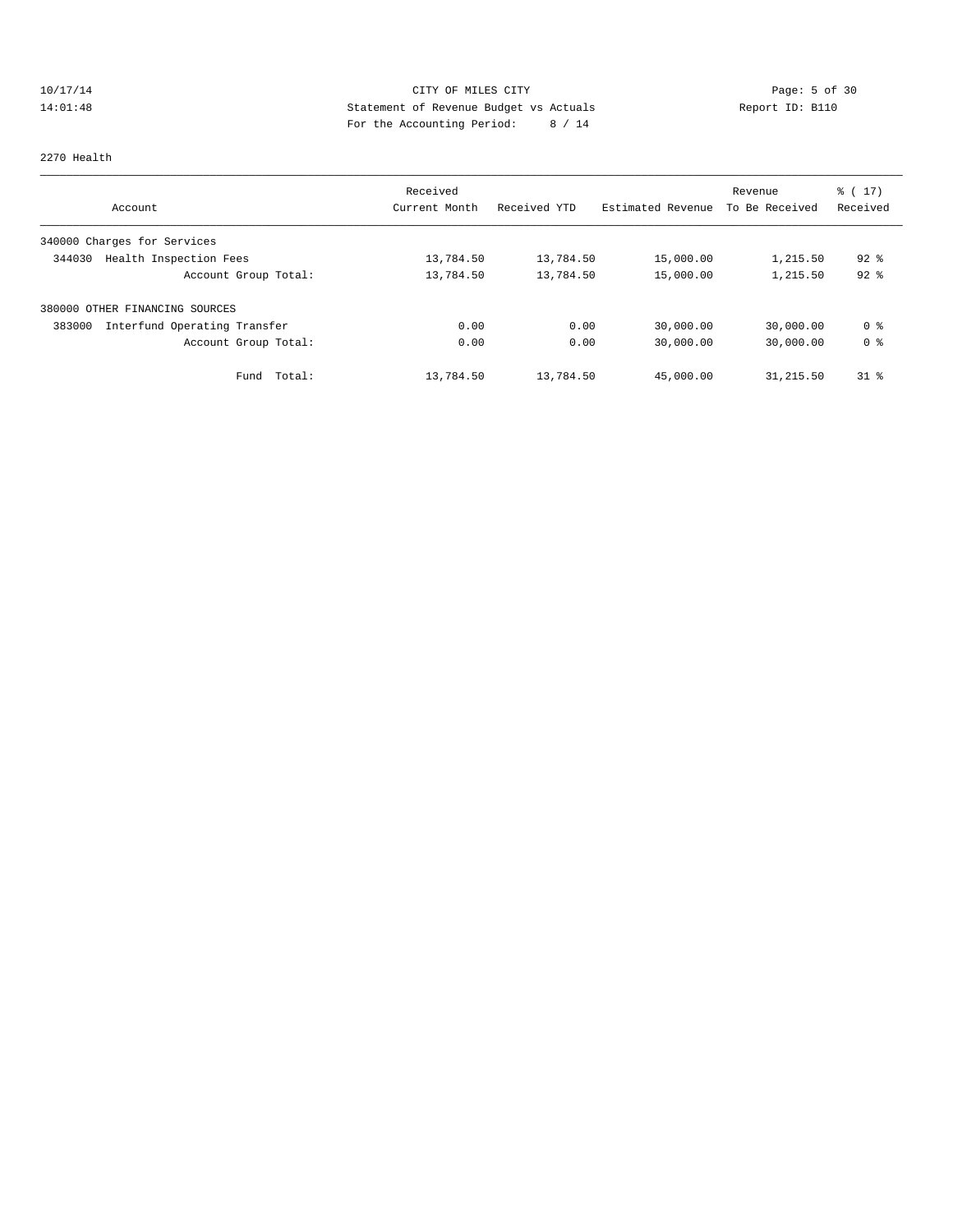#### 10/17/14 CITY OF MILES CITY Page: 6 of 30 14:01:48 Statement of Revenue Budget vs Actuals Report ID: B110 For the Accounting Period: 8 / 14

2350 Local Government/Study Commission

| Account                       | Received<br>Current Month | Received YTD | Estimated Revenue | Revenue<br>To Be Received | % (17)<br>Received |
|-------------------------------|---------------------------|--------------|-------------------|---------------------------|--------------------|
| 310000 TAXES                  |                           |              |                   |                           |                    |
| Real Property Taxes<br>311010 | 0.00                      | 0.00         | 14,142.00         | 14,142.00                 | 0 %                |
| Account Group Total:          | 0.00                      | 0.00         | 14,142.00         | 14,142.00                 | 0 <sup>8</sup>     |
| Fund Total:                   | 0.00                      | 0.00         | 14,142.00         | 14,142.00                 | 0 %                |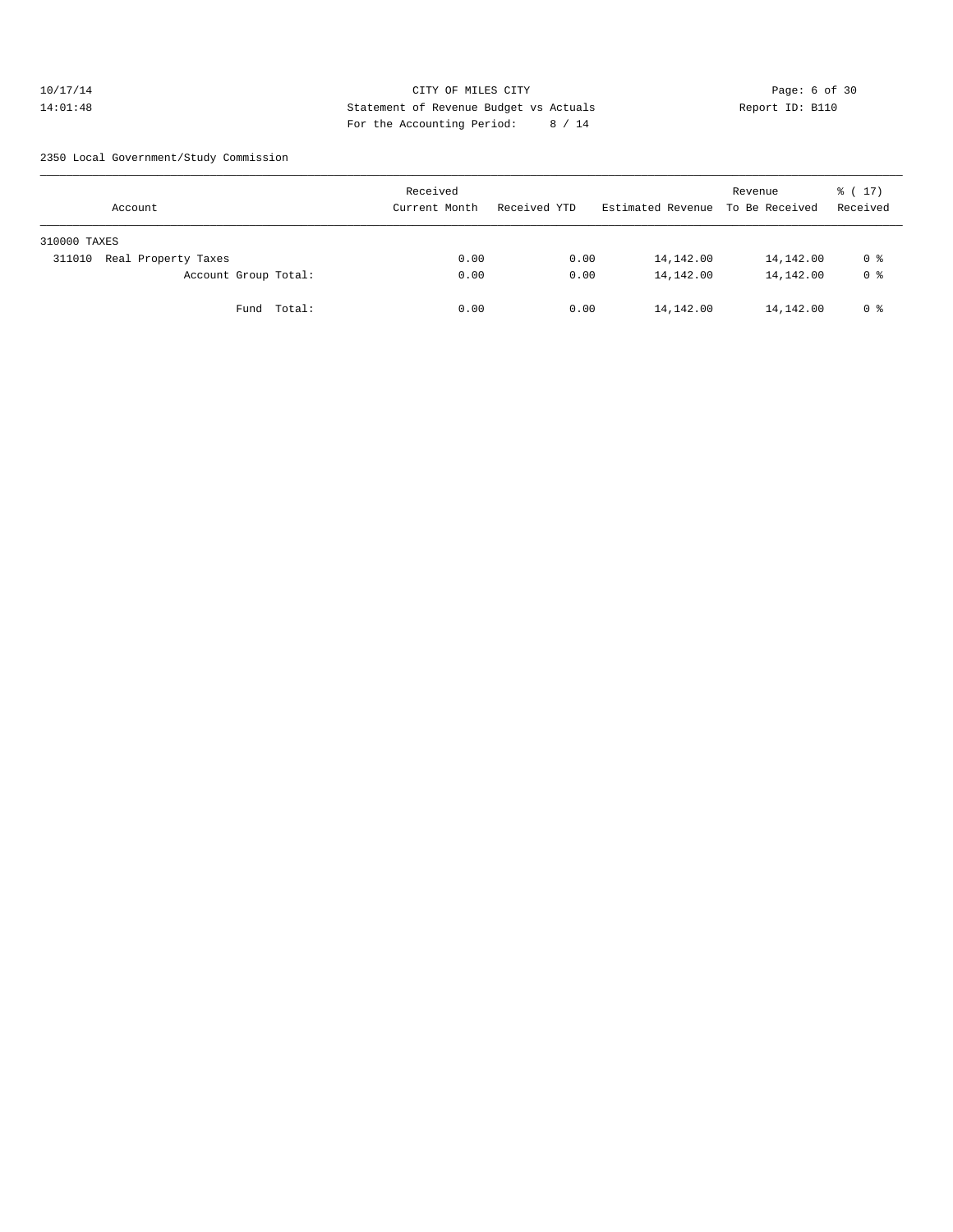# 10/17/14 CITY OF MILES CITY Page: 7 of 30 14:01:48 Statement of Revenue Budget vs Actuals Report ID: B110 For the Accounting Period: 8 / 14

2372 Permissive Medical Levy

|              | Account                                | Received<br>Current Month | Received YTD | Estimated Revenue | Revenue<br>To Be Received | $\frac{1}{6}$ ( 17 )<br>Received |
|--------------|----------------------------------------|---------------------------|--------------|-------------------|---------------------------|----------------------------------|
| 310000 TAXES |                                        |                           |              |                   |                           |                                  |
| 311010       | Real Property Taxes                    | 1,052.38                  | 1,492.90     | 162,064.00        | 160,571.10                | $1 \circ$                        |
| 311020       | Personal Property Taxes                | 16.77                     | 67.59        | 0.00              | $-67.59$                  | $***$ $\approx$                  |
| 312000       | Penalty & Interest on Delinquent Taxes | 18.89                     | 27.49        | 0.00              | $-27.49$                  | $***$ 8                          |
|              | Account Group Total:                   | 1,088.04                  | 1,587.98     | 162,064.00        | 160,476.02                | 1 <sup>8</sup>                   |
|              | Total:<br>Fund                         | 1,088.04                  | 1,587.98     | 162,064.00        | 160,476.02                | $1 \degree$                      |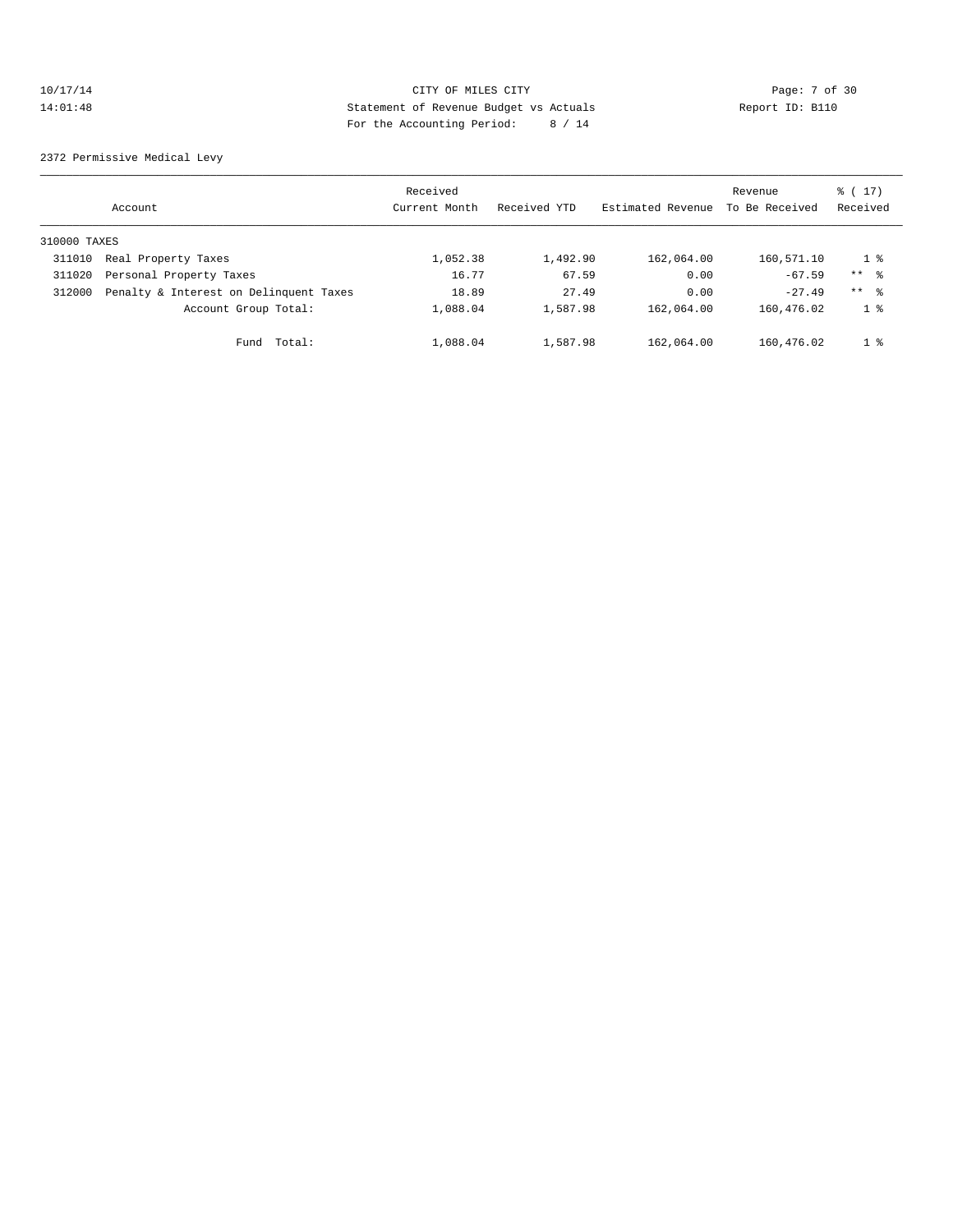# 10/17/14 CITY OF MILES CITY Page: 8 of 30<br>14:01:48 Statement of Revenue Budget vs Actuals Report ID: B110<br>14:01:48 Pay the Accumulate Device: 2011 14:01:48 Statement of Revenue Budget vs Actuals Report ID: B110 For the Accounting Period: 8 / 14

#### 2394 BUILDING CODE ENFORCEMENT

| Account                              | Received<br>Current Month | Received YTD | Estimated Revenue | Revenue<br>To Be Received | $\frac{1}{6}$ (17)<br>Received |
|--------------------------------------|---------------------------|--------------|-------------------|---------------------------|--------------------------------|
| 320000 LICENSES AND PERMITS          |                           |              |                   |                           |                                |
| Building & Related Permits<br>323010 | 3,909.00                  | 6,254.15     | 75,000.00         | 68,745.85                 | 8 %                            |
| Account Group Total:                 | 3,909.00                  | 6,254.15     | 75,000.00         | 68,745.85                 | 8 %                            |
| Fund Total:                          | 3,909.00                  | 6,254.15     | 75,000.00         | 68,745.85                 | 8 %                            |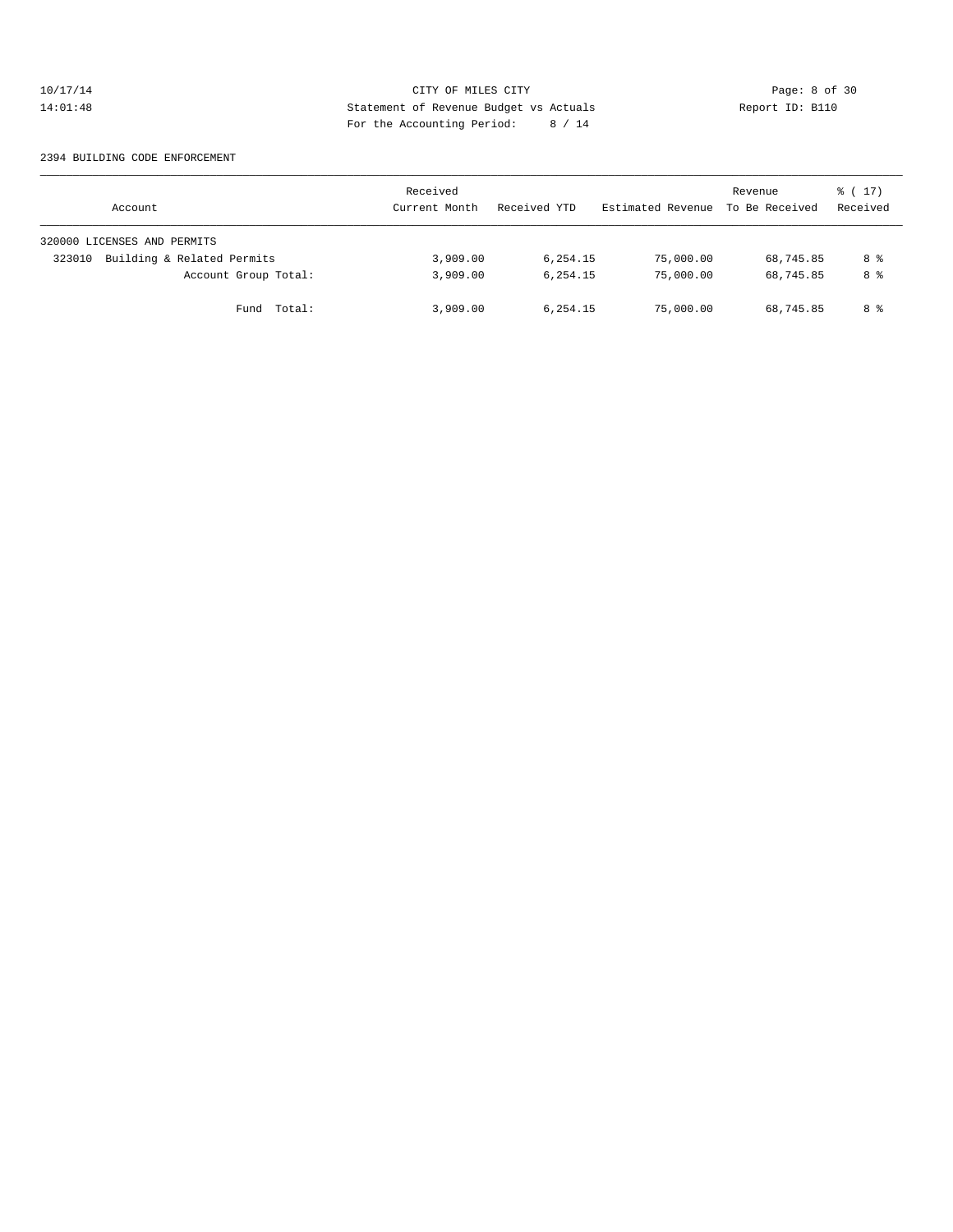# 10/17/14 CITY OF MILES CITY Page: 9 of 30<br>14:01:48 Statement of Revenue Budget vs Actuals Report ID: B110<br>14:01:48 Page: 114:01:48 14:01:48 Statement of Revenue Budget vs Actuals Report ID: B110 For the Accounting Period: 8 / 14

2400 LTG M D#165-(Gen City)

|        |                                          | Received      |              |                   | Revenue        | $\frac{1}{6}$ ( 17 ) |
|--------|------------------------------------------|---------------|--------------|-------------------|----------------|----------------------|
|        | Account                                  | Current Month | Received YTD | Estimated Revenue | To Be Received | Received             |
|        | 360000 MISCELLANEOUS REVENUE             |               |              |                   |                |                      |
| 363010 | Maintenance Assessments                  | 2,057.79      | 2,684.73     | 161,468.00        | 158,783.27     | 2 <sub>8</sub>       |
| 363040 | Penalty & Interest on Deling Assessments | 123.02        | 152.07       | 500.00            | 347.93         | 30 <sup>8</sup>      |
|        | Account Group Total:                     | 2,180.81      | 2,836.80     | 161,968.00        | 159,131.20     | 2 <sup>8</sup>       |
|        | 370000 INVESTMENT EARNINGS               |               |              |                   |                |                      |
| 371010 | Investment Earnings                      | 7.52          | 13.85        | 100.00            | 86.15          | $14*$                |
|        | Account Group Total:                     | 7.52          | 13.85        | 100.00            | 86.15          | $14*$                |
|        | Total:<br>Fund                           | 2,188.33      | 2,850.65     | 162,068.00        | 159, 217.35    | 2 <sup>8</sup>       |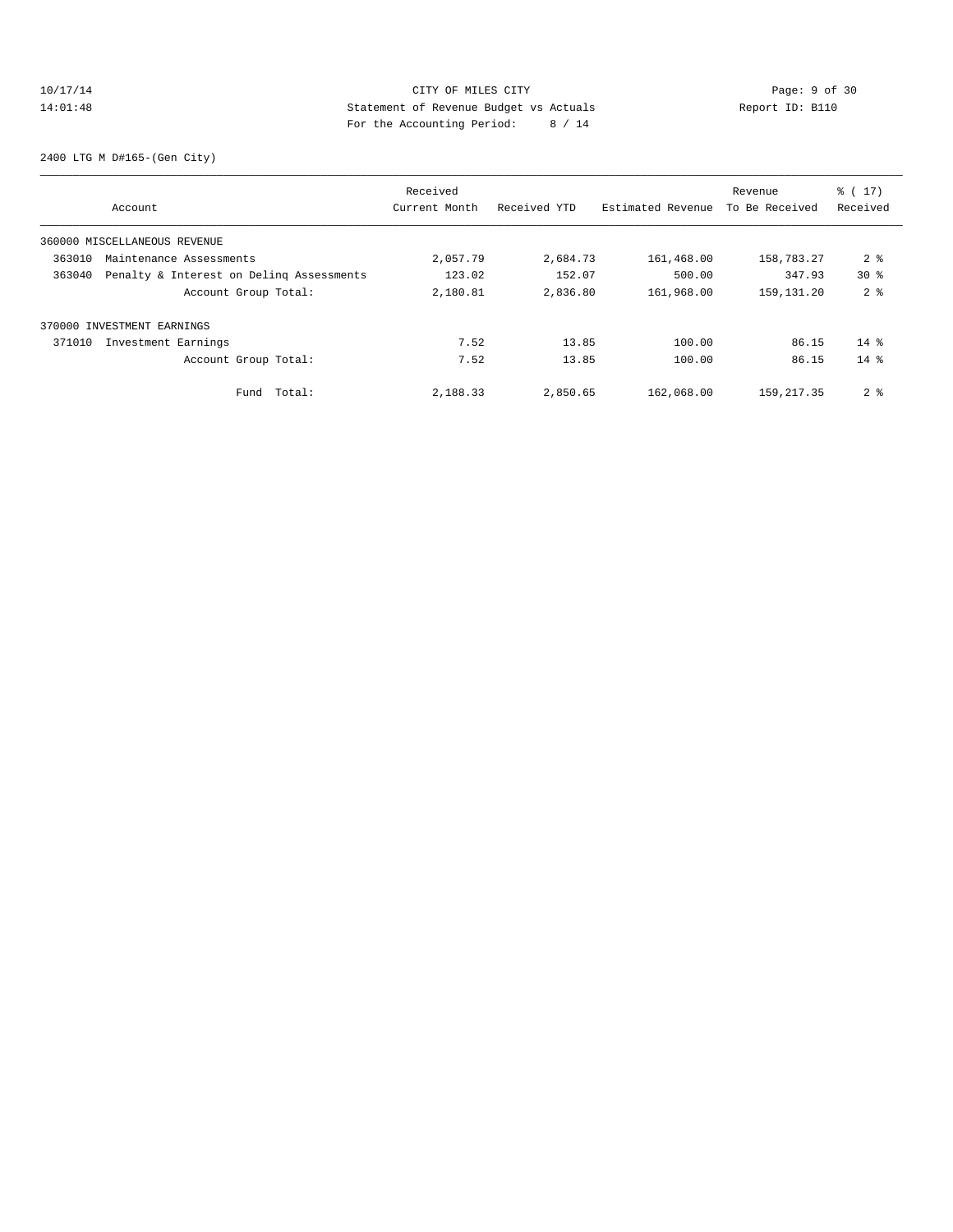# 10/17/14 Page: 10 of 30 14:01:48 Statement of Revenue Budget vs Actuals Report ID: B110 For the Accounting Period: 8 / 14

2420 LTG M D#167-(MilesAddn Etc)

|        |                                          | Received      |              |                   | Revenue        | $\frac{1}{6}$ ( 17 ) |
|--------|------------------------------------------|---------------|--------------|-------------------|----------------|----------------------|
|        | Account                                  | Current Month | Received YTD | Estimated Revenue | To Be Received | Received             |
|        | 360000 MISCELLANEOUS REVENUE             |               |              |                   |                |                      |
| 363010 | Maintenance Assessments                  | 466.25        | 630.61       | 32,570.00         | 31,939.39      | 2 <sup>8</sup>       |
| 363040 | Penalty & Interest on Deling Assessments | 24.48         | 32.10        | 100.00            | 67.90          | $32*$                |
|        | Account Group Total:                     | 490.73        | 662.71       | 32,670.00         | 32,007.29      | 2 <sup>8</sup>       |
|        | 370000 INVESTMENT EARNINGS               |               |              |                   |                |                      |
| 371010 | Investment Earnings                      | 1.07          | 2.44         | 0.00              | $-2.44$        | $***$ %              |
|        | Account Group Total:                     | 1.07          | 2.44         | 0.00              | $-2.44$        | $***$ $\approx$      |
|        | Total:<br>Fund                           | 491.80        | 665.15       | 32,670.00         | 32,004.85      | 2 <sub>8</sub>       |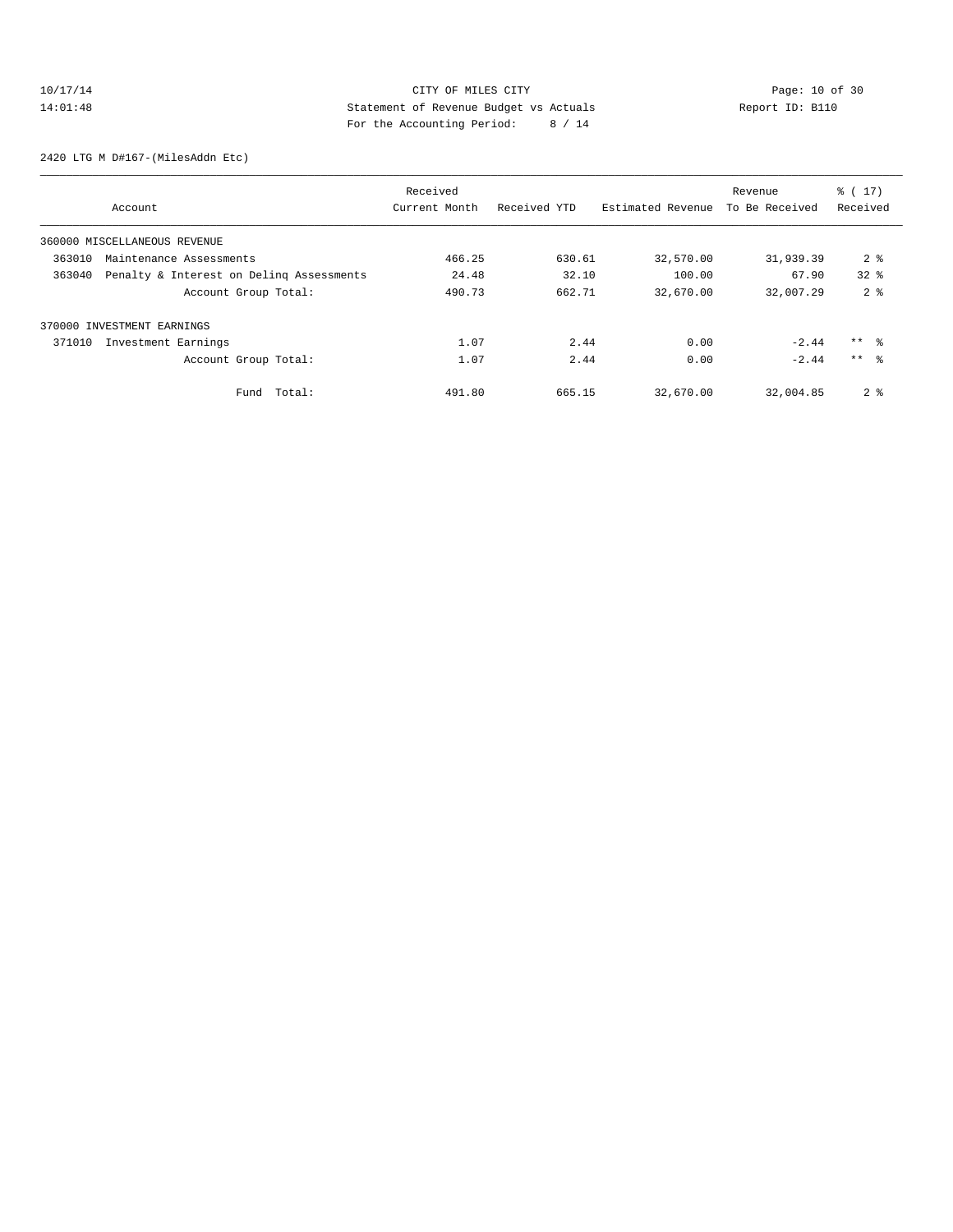# 10/17/14 Page: 11 of 30 14:01:48 Statement of Revenue Budget vs Actuals Report ID: B110<br>Report ID: B110 For the Accounting Period: 8 / 14

2430 LTG M D#171-(Balsam Est)

|                                                    |                      | Received      |              |                   | Revenue        | $\frac{1}{6}$ ( 17 ) |  |
|----------------------------------------------------|----------------------|---------------|--------------|-------------------|----------------|----------------------|--|
| Account                                            |                      | Current Month | Received YTD | Estimated Revenue | To Be Received | Received             |  |
| 360000 MISCELLANEOUS REVENUE                       |                      |               |              |                   |                |                      |  |
| 363010<br>Maintenance Assessments                  |                      | 27.54         | 50.32        | 4,034.00          | 3,983.68       | 1 <sup>8</sup>       |  |
| Penalty & Interest on Deling Assessments<br>363040 |                      | 1.45          | 2.51         | 0.00              | $-2.51$        | $***$ $ -$           |  |
|                                                    | Account Group Total: | 28.99         | 52.83        | 4,034.00          | 3,981.17       | 1 <sup>8</sup>       |  |
| 370000 INVESTMENT EARNINGS                         |                      |               |              |                   |                |                      |  |
| 371010<br>Investment Earnings                      |                      | 0.01          | 0.17         | 0.00              | $-0.17$        | $***$ $\approx$      |  |
|                                                    | Account Group Total: | 0.01          | 0.17         | 0.00              | $-0.17$        | $***$ %              |  |
|                                                    | Fund Total:          | 29.00         | 53.00        | 4,034.00          | 3,981.00       | 1 <sup>8</sup>       |  |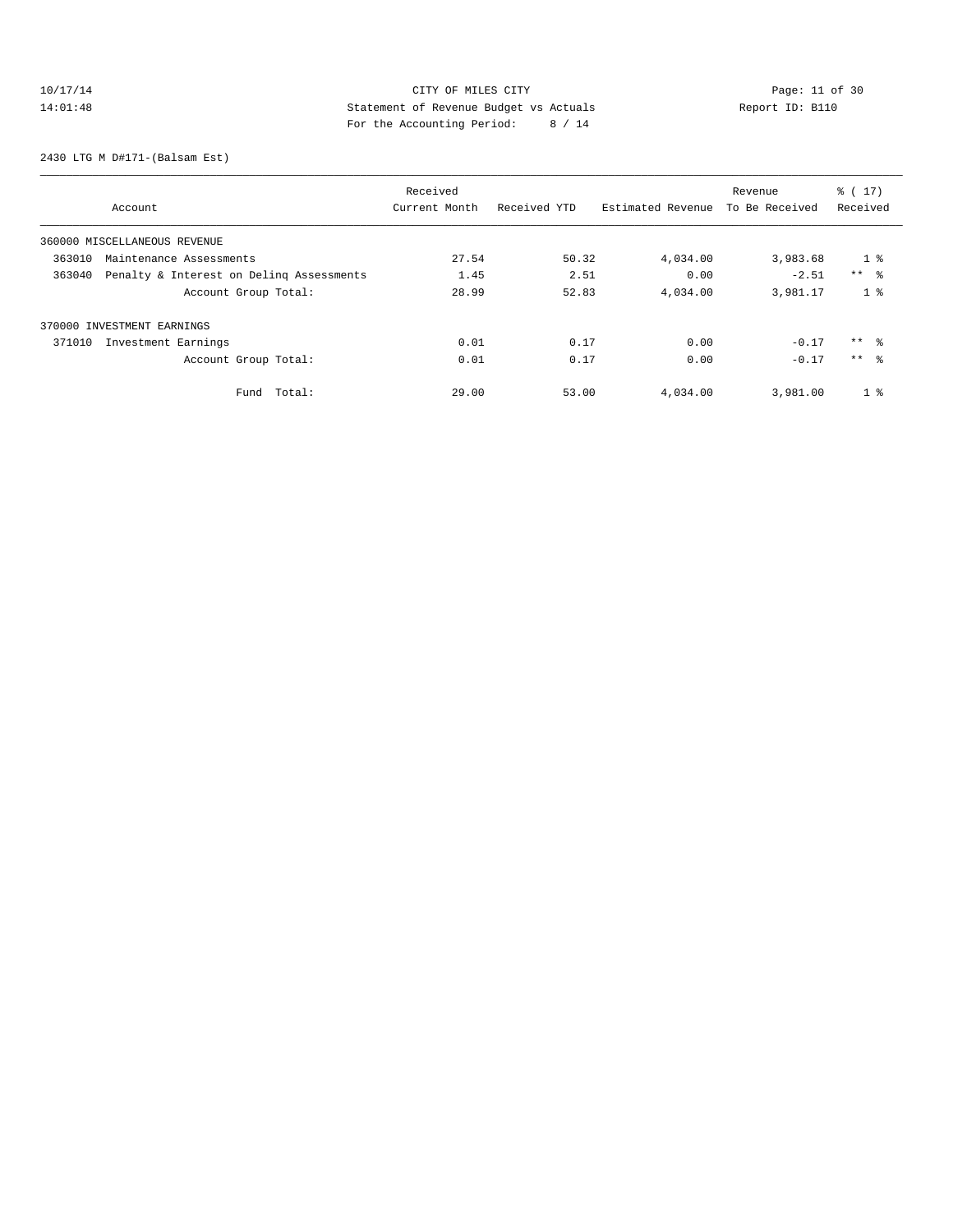# 10/17/14 Page: 12 of 30 14:01:48 Statement of Revenue Budget vs Actuals Report ID: B110<br>Report ID: B110 For the Accounting Period: 8 / 14

2440 LTG M D#172-(Main Str)

|        |                                          | Received      |              |                   | Revenue        | $\frac{1}{6}$ ( 17 ) |
|--------|------------------------------------------|---------------|--------------|-------------------|----------------|----------------------|
|        | Account                                  | Current Month | Received YTD | Estimated Revenue | To Be Received | Received             |
|        | 360000 MISCELLANEOUS REVENUE             |               |              |                   |                |                      |
| 363010 | Maintenance Assessments                  | 143.94        | 164.58       | 19,730.00         | 19,565.42      | 1 <sup>8</sup>       |
| 363040 | Penalty & Interest on Deling Assessments | 7.56          | 8.52         | 100.00            | 91.48          | 9 <sup>8</sup>       |
|        | Account Group Total:                     | 151.50        | 173.10       | 19,830.00         | 19,656.90      | 1 <sup>8</sup>       |
|        | 370000 INVESTMENT EARNINGS               |               |              |                   |                |                      |
| 371010 | Investment Earnings                      | 0.21          | 0.75         | 50.00             | 49.25          | 2 <sup>8</sup>       |
|        | Account Group Total:                     | 0.21          | 0.75         | 50.00             | 49.25          | 2 <sup>8</sup>       |
|        | Total:<br>Fund                           | 151.71        | 173.85       | 19,880.00         | 19,706.15      | 1 <sup>8</sup>       |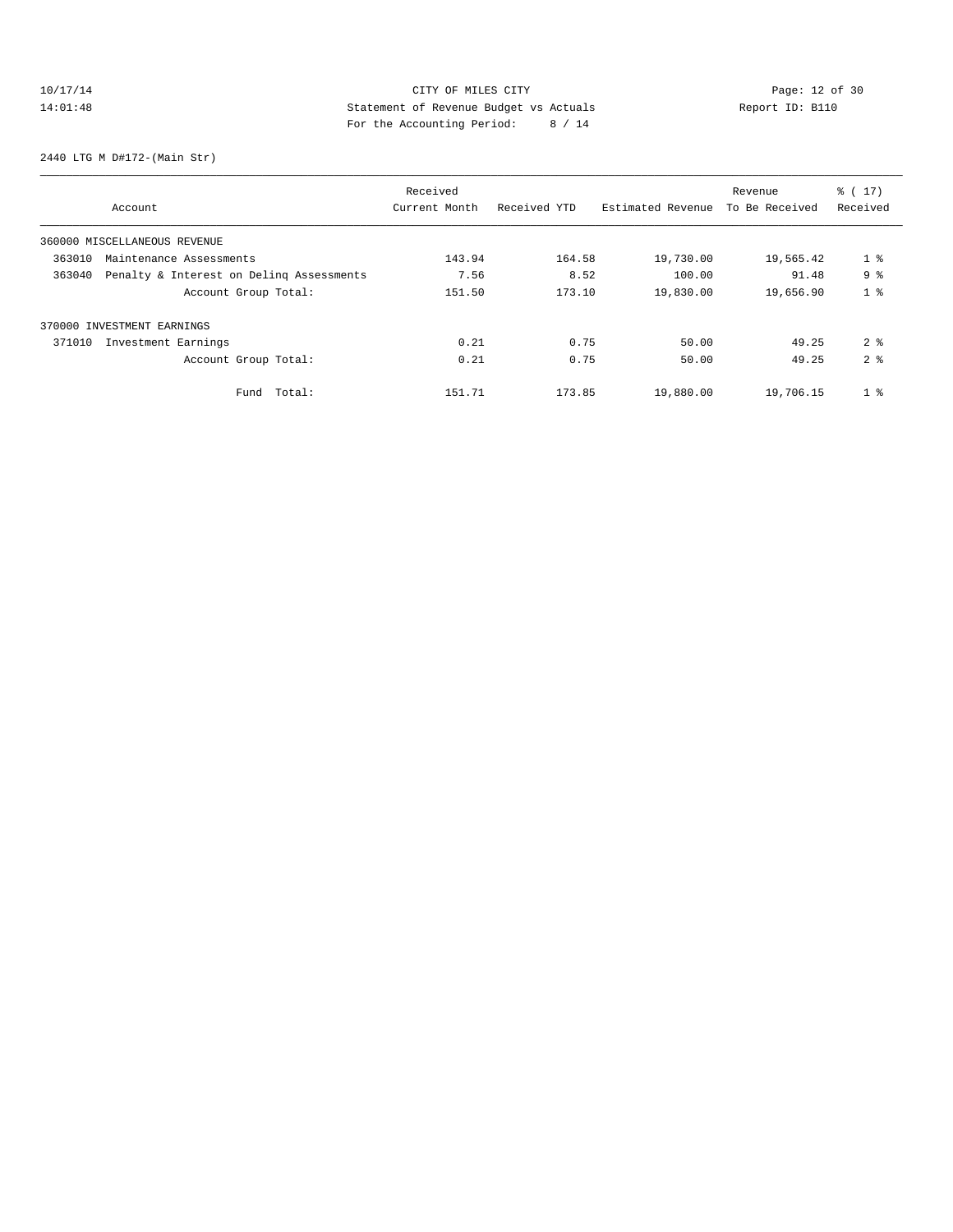# 10/17/14 Page: 13 of 30 14:01:48 Statement of Revenue Budget vs Actuals Report ID: B110 For the Accounting Period: 8 / 14

2450 LTG M D#195-(SG-Trico)

|        |                                          | Received      |              |                   | Revenue        | $\frac{1}{6}$ ( 17 ) |
|--------|------------------------------------------|---------------|--------------|-------------------|----------------|----------------------|
|        | Account                                  | Current Month | Received YTD | Estimated Revenue | To Be Received | Received             |
|        | 360000 MISCELLANEOUS REVENUE             |               |              |                   |                |                      |
| 363010 | Maintenance Assessments                  | 34.41         | 458.17       | 6,498.00          | 6,039.83       | 7 %                  |
| 363040 | Penalty & Interest on Deling Assessments | 1.81          | 39.03        | 0.00              | $-39.03$       | $***$ $\approx$      |
|        | Account Group Total:                     | 36.22         | 497.20       | 6,498.00          | 6.000.80       | 8 %                  |
|        | 370000 INVESTMENT EARNINGS               |               |              |                   |                |                      |
| 371010 | Investment Earnings                      | 0.15          | 0.40         | 0.00              | $-0.40$        | $***$ %              |
|        | Account Group Total:                     | 0.15          | 0.40         | 0.00              | $-0.40$        | $***$ $\approx$      |
|        | Total:<br>Fund                           | 36.37         | 497.60       | 6,498.00          | 6,000.40       | 8 %                  |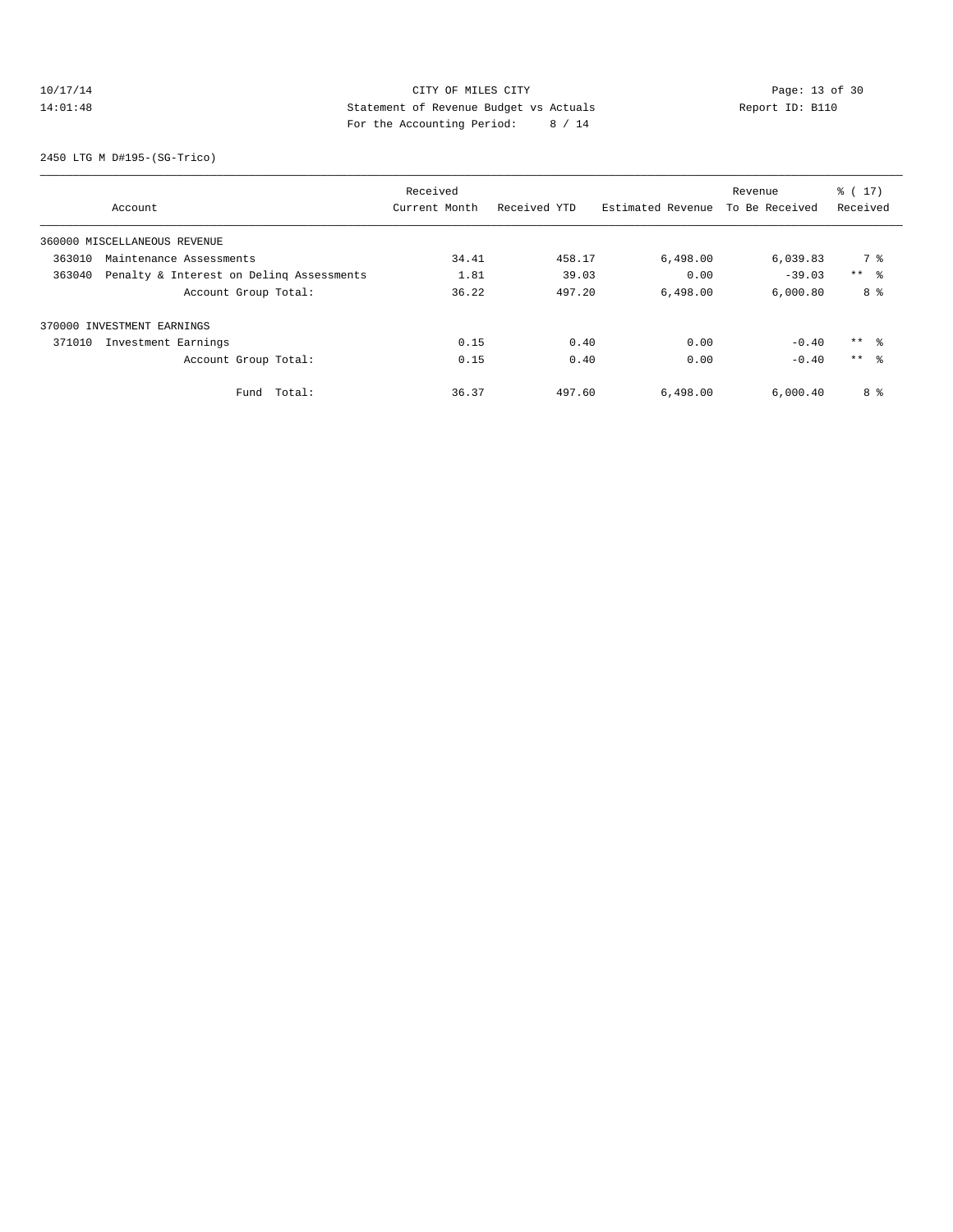# 10/17/14 Page: 14 of 30 14:01:48 Statement of Revenue Budget vs Actuals Report ID: B110 For the Accounting Period: 8 / 14

2470 LTG M D#202-(SG-MDU&NV)

|        |                                          | Received      |              |                   | Revenue        | $\frac{1}{6}$ ( 17 ) |
|--------|------------------------------------------|---------------|--------------|-------------------|----------------|----------------------|
|        | Account                                  | Current Month | Received YTD | Estimated Revenue | To Be Received | Received             |
|        | 360000 MISCELLANEOUS REVENUE             |               |              |                   |                |                      |
| 363010 | Maintenance Assessments                  | 0.00          | 170.68       | 7,736.00          | 7,565.32       | 2 <sup>8</sup>       |
| 363040 | Penalty & Interest on Deling Assessments | 0.00          | 7.91         | 10.00             | 2.09           | 79 %                 |
|        | Account Group Total:                     | 0.00          | 178.59       | 7.746.00          | 7.567.41       | 2 <sup>8</sup>       |
|        | 370000 INVESTMENT EARNINGS               |               |              |                   |                |                      |
| 371010 | Investment Earnings                      | 0.21          | 0.59         | 0.00              | $-0.59$        | $***$ %              |
|        | Account Group Total:                     | 0.21          | 0.59         | 0.00              | $-0.59$        | $***$ 8              |
|        | Total:<br>Fund                           | 0.21          | 179.18       | 7,746.00          | 7,566.82       | 2 <sub>8</sub>       |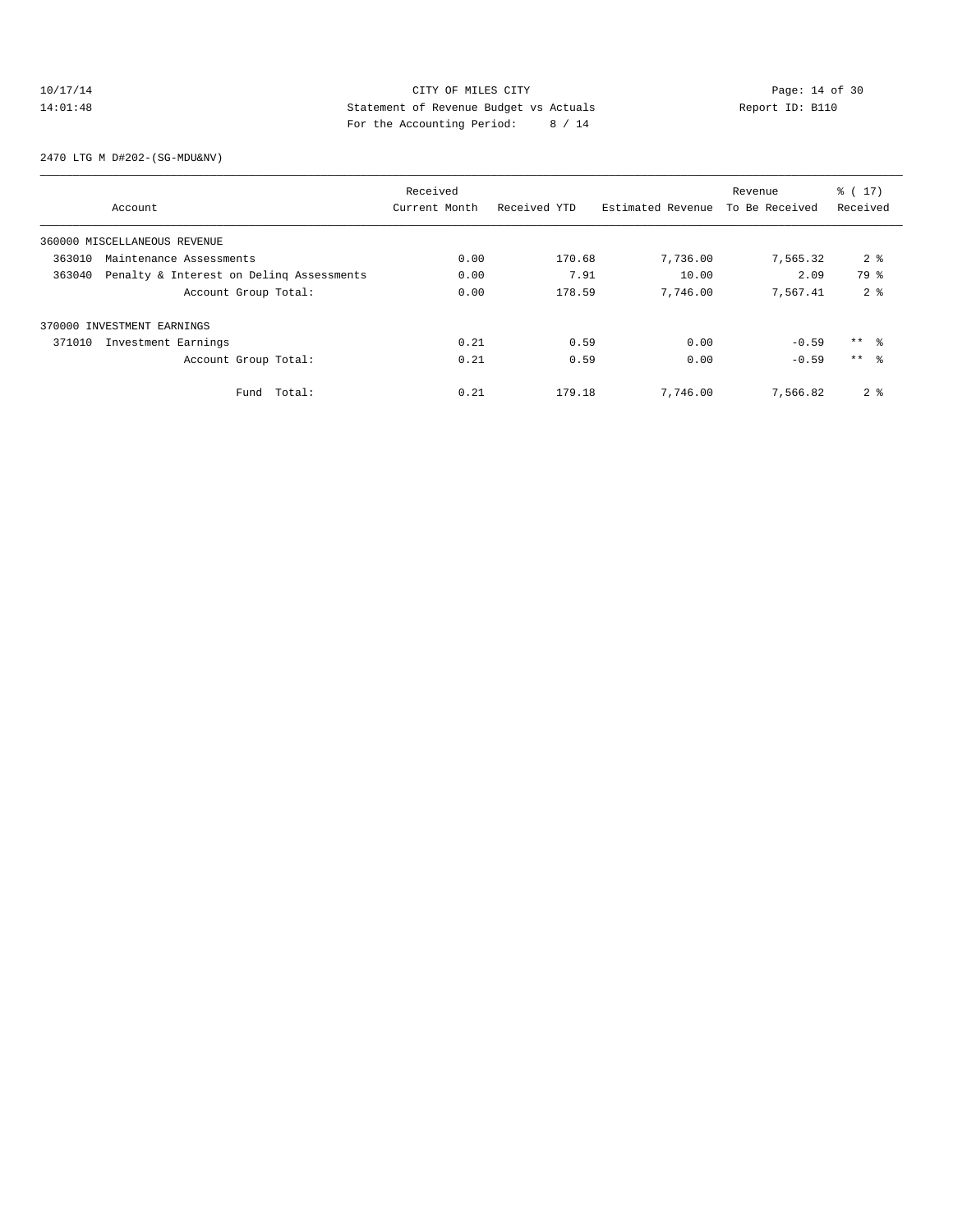# 10/17/14 Page: 15 of 30 14:01:48 Statement of Revenue Budget vs Actuals Report ID: B110 For the Accounting Period: 8 / 14

2480 LTG M M#173-(Milestown Estates)

|                                                    | Received      |              |                   | Revenue        | $\frac{1}{6}$ ( 17 ) |
|----------------------------------------------------|---------------|--------------|-------------------|----------------|----------------------|
| Account                                            | Current Month | Received YTD | Estimated Revenue | To Be Received | Received             |
| 360000 MISCELLANEOUS REVENUE                       |               |              |                   |                |                      |
| 363010<br>Maintenance Assessments                  | 18.18         | 18.18        | 1,678.00          | 1,659.82       | 1 <sup>8</sup>       |
| Penalty & Interest on Deling Assessments<br>363040 | 0.95          | 0.95         | 0.00              | $-0.95$        | $***$ $ -$           |
| Account Group Total:                               | 19.13         | 19.13        | 1,678.00          | 1,658.87       | 1 <sup>8</sup>       |
| 370000 INVESTMENT EARNINGS                         |               |              |                   |                |                      |
| 371010<br>Investment Earnings                      | 0.15          | 0.32         | 0.00              | $-0.32$        | $***$ %              |
| Account Group Total:                               | 0.15          | 0.32         | 0.00              | $-0.32$        | $***$ $\approx$      |
| Fund Total:                                        | 19.28         | 19.45        | 1,678.00          | 1,658.55       | 1 <sup>8</sup>       |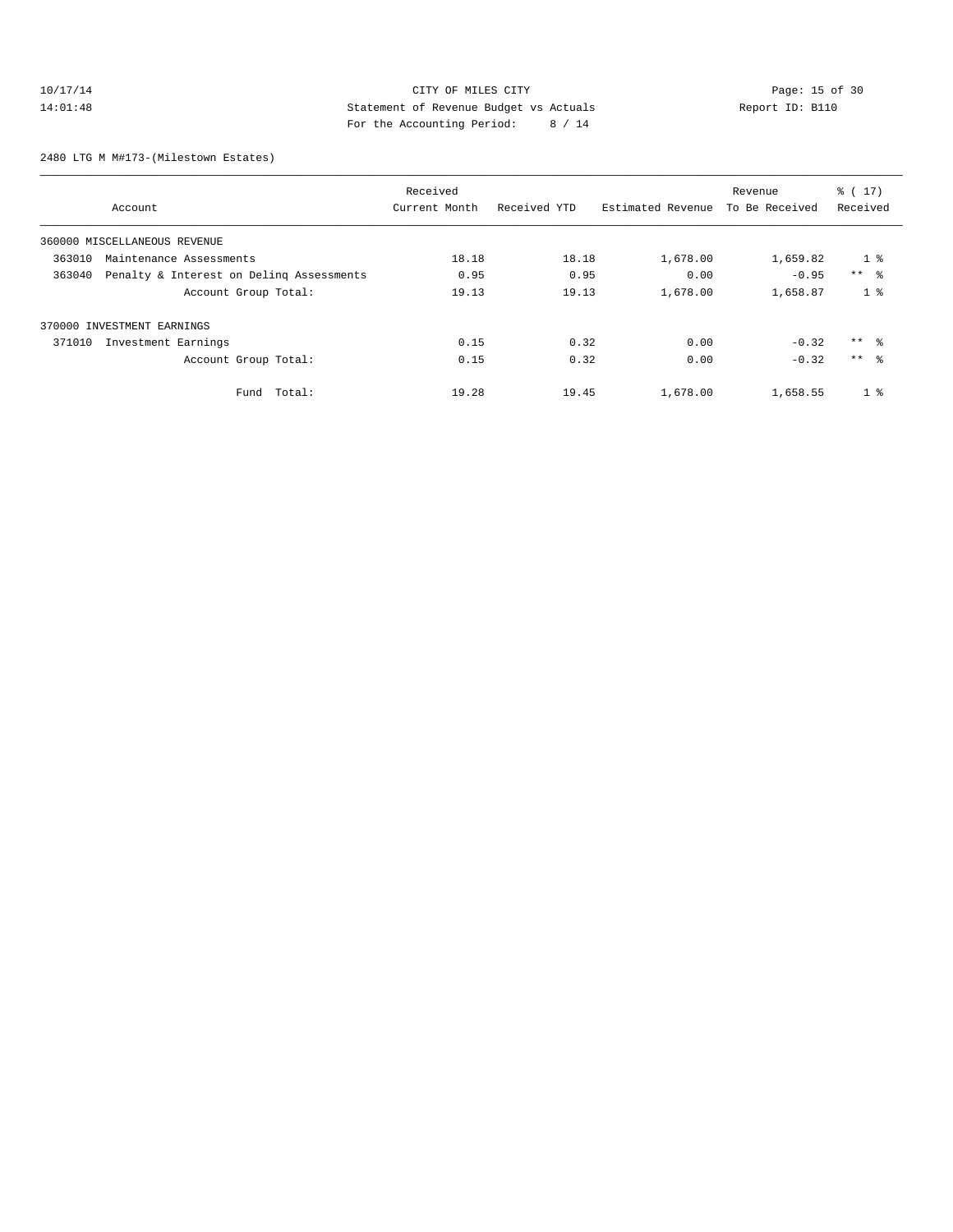# 10/17/14 Page: 16 of 30 14:01:48 Statement of Revenue Budget vs Actuals Report ID: B110<br>Report ID: B110 For the Accounting Period: 8 / 14

2510 STR MAINT DIST #204

| Account                                            | Received<br>Current Month | Received YTD | Estimated Revenue | Revenue<br>To Be Received | $\frac{1}{6}$ ( 17)<br>Received |
|----------------------------------------------------|---------------------------|--------------|-------------------|---------------------------|---------------------------------|
| 360000 MISCELLANEOUS REVENUE                       |                           |              |                   |                           |                                 |
| 363010<br>Maintenance Assessments                  | 11,096.67                 | 16,997.05    | 945, 359.00       | 928,361.95                | 2 <sup>8</sup>                  |
| Penalty & Interest on Deling Assessments<br>363040 | 661.91                    | 1,040.92     | 1,000.00          | $-40.92$                  | $104$ %                         |
| Account Group Total:                               | 11,758.58                 | 18,037.97    | 946,359.00        | 928, 321.03               | 2 <sup>8</sup>                  |
| 370000 INVESTMENT EARNINGS                         |                           |              |                   |                           |                                 |
| 371010<br>Investment Earnings                      | 48.35                     | 95.14        | 400.00            | 304.86                    | $24$ $%$                        |
| Account Group Total:                               | 48.35                     | 95.14        | 400.00            | 304.86                    | $24$ $%$                        |
| 380000 OTHER FINANCING SOURCES                     |                           |              |                   |                           |                                 |
| 383000<br>Interfund Operating Transfer             | 0.00                      | 0.00         | 87, 274.00        | 87,274.00                 | 0 <sup>8</sup>                  |
| Account Group Total:                               | 0.00                      | 0.00         | 87, 274.00        | 87,274.00                 | 0 <sup>8</sup>                  |
| Total:<br>Fund                                     | 11,806.93                 | 18, 133. 11  | 1,034,033.00      | 1,015,899.89              | 2 <sup>8</sup>                  |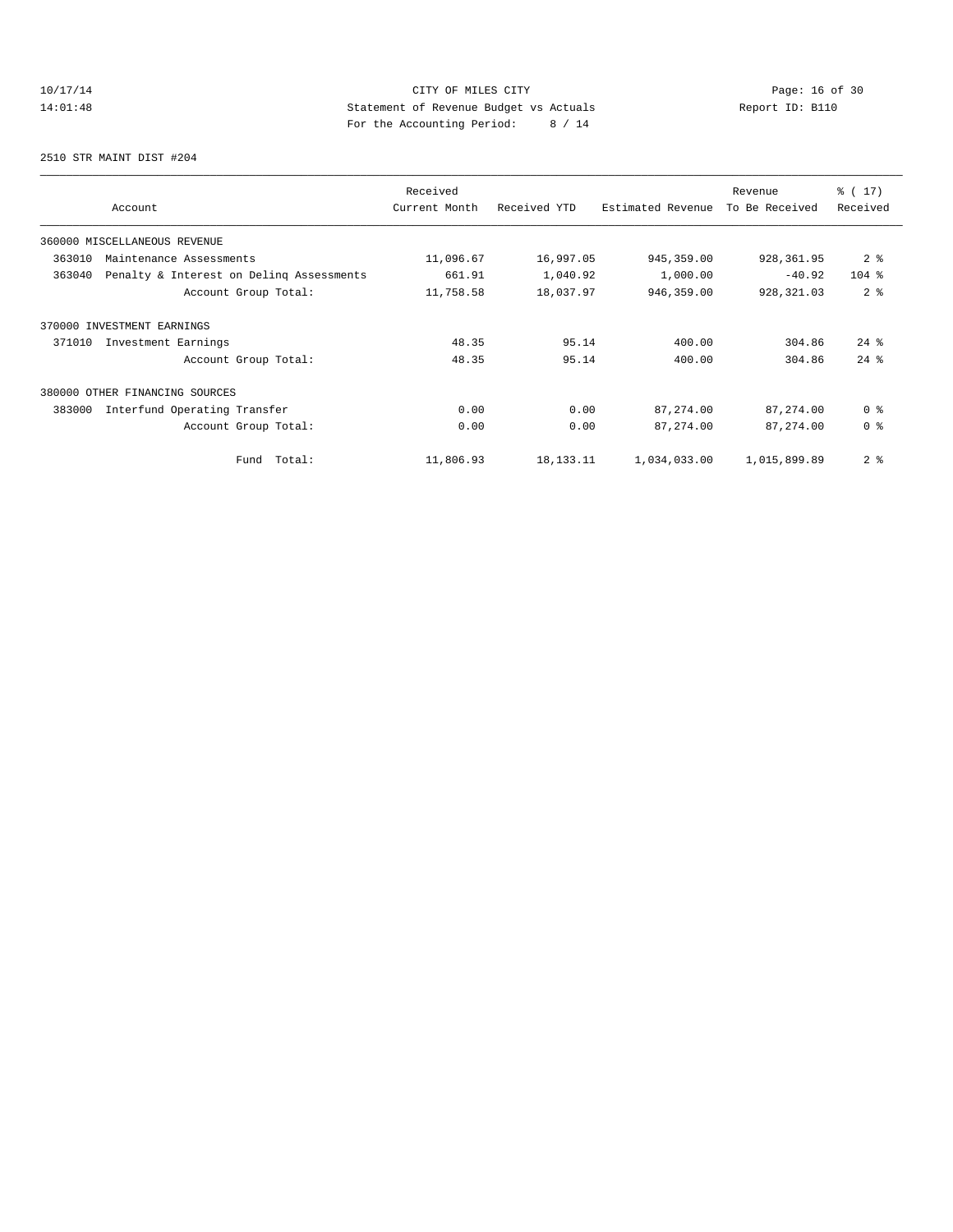# 10/17/14 Page: 17 of 30 14:01:48 Statement of Revenue Budget vs Actuals Report ID: B110<br>Report ID: B110 For the Accounting Period: 8 / 14

2520 STR MAINT DIST #205

| Account                                            | Received<br>Current Month | Received YTD | Estimated Revenue | Revenue<br>To Be Received | % (17)<br>Received |
|----------------------------------------------------|---------------------------|--------------|-------------------|---------------------------|--------------------|
| 330000 INTERGOVERNMENTAL REVENUES                  |                           |              |                   |                           |                    |
| 334001<br>CTEP-SRTS- Safe route to school          | 0.00                      | 0.00         | 256,053.00        | 256,053.00                | 0 <sup>8</sup>     |
| Account Group Total:                               | 0.00                      | 0.00         | 256,053.00        | 256,053.00                | 0 <sup>8</sup>     |
| 360000 MISCELLANEOUS REVENUE                       |                           |              |                   |                           |                    |
| 363010<br>Maintenance Assessments                  | 3,260.67                  | 4,487.67     | 247,584.00        | 243,096.33                | 2 <sub>8</sub>     |
| Penalty & Interest on Deling Assessments<br>363040 | 171.16                    | 228.00       | 1,000.00          | 772.00                    | $23$ $%$           |
| Account Group Total:                               | 3,431.83                  | 4,715.67     | 248,584.00        | 243,868.33                | 2 <sup>8</sup>     |
| 370000 INVESTMENT EARNINGS                         |                           |              |                   |                           |                    |
| 371010<br>Investment Earnings                      | 36.31                     | 68.33        | 400.00            | 331.67                    | $17*$              |
| Account Group Total:                               | 36.31                     | 68.33        | 400.00            | 331.67                    | $17*$              |
| 380000 OTHER FINANCING SOURCES                     |                           |              |                   |                           |                    |
| Interfund Operating Transfer<br>383000             | 0.00                      | 0.00         | 87,274.00         | 87, 274, 00               | 0 <sup>8</sup>     |
| Account Group Total:                               | 0.00                      | 0.00         | 87,274.00         | 87,274.00                 | 0 <sup>8</sup>     |
| Fund Total:                                        | 3,468.14                  | 4,784.00     | 592, 311.00       | 587,527.00                | 1 <sup>°</sup>     |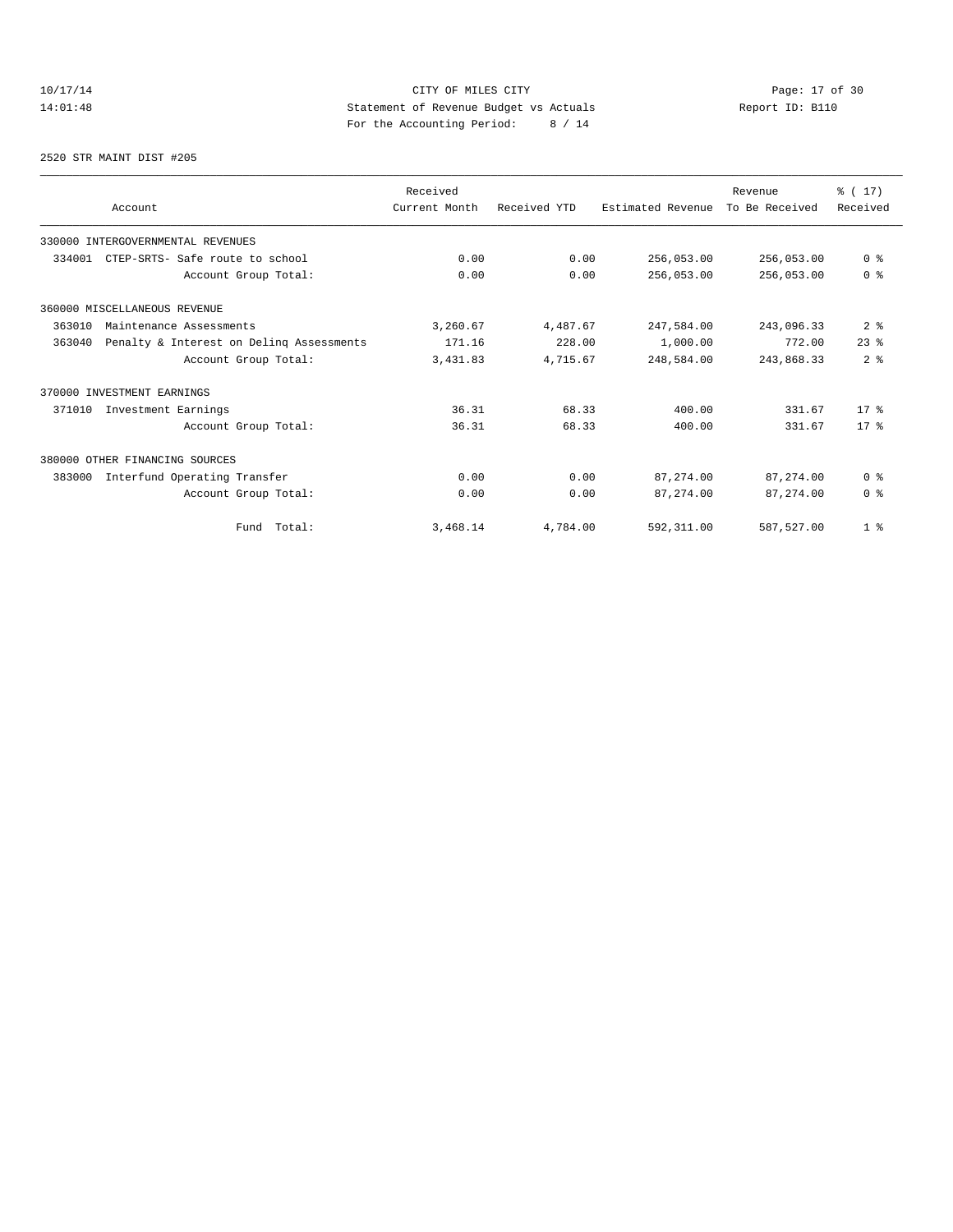#### 10/17/14 Page: 18 of 30 14:01:48 Statement of Revenue Budget vs Actuals Report ID: B110 For the Accounting Period: 8 / 14

2540 STR MAINT DIST#207-(MILESTOWN ESTATES)

|        |                                          | Received      |              |                   | Revenue        | % (17)         |
|--------|------------------------------------------|---------------|--------------|-------------------|----------------|----------------|
|        | Account                                  | Current Month | Received YTD | Estimated Revenue | To Be Received | Received       |
|        | 360000 MISCELLANEOUS REVENUE             |               |              |                   |                |                |
| 363010 | Maintenance Assessments                  | 96.60         | 96.60        | 4,297.00          | 4,200.40       | 2 <sup>8</sup> |
| 363040 | Penalty & Interest on Deling Assessments | 5.07          | 5.07         | 0.00              | $-5.07$        | $***$ $ -$     |
|        | Account Group Total:                     | 101.67        | 101.67       | 4,297.00          | 4,195.33       | 2 <sup>8</sup> |
|        | 370000 INVESTMENT EARNINGS               |               |              |                   |                |                |
| 371010 | Investment Earnings                      | 0.33          | 0.67         | 0.00              | $-0.67$        | $***$ %        |
|        | Account Group Total:                     | 0.33          | 0.67         | 0.00              | $-0.67$        | $***$ %        |
|        | Total:<br>Fund                           | 102.00        | 102.34       | 4,297.00          | 4,194.66       | 2 <sub>8</sub> |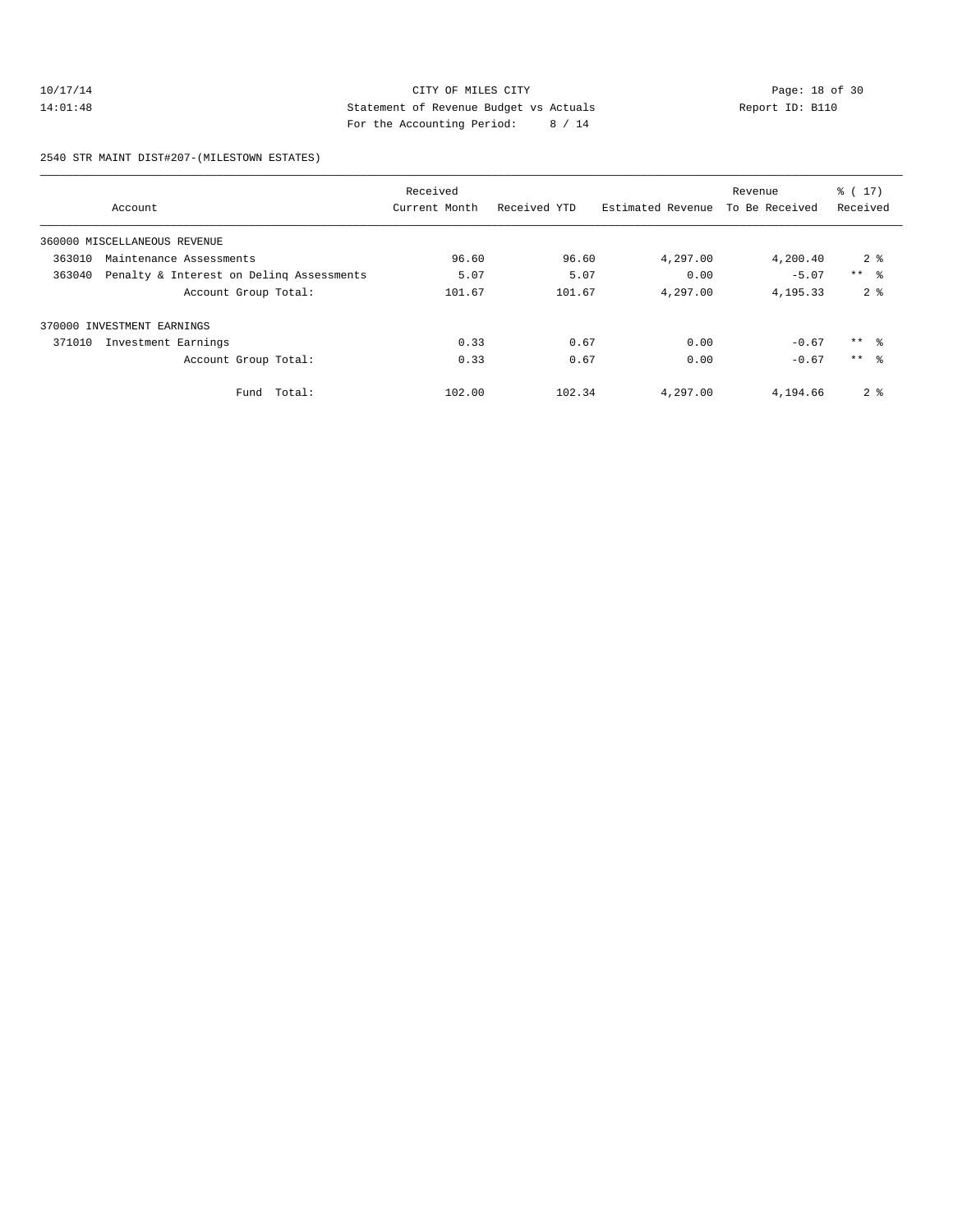# 10/17/14 Page: 19 of 30<br>14:01:48 Statement of Revenue Budget vs Actuals<br>14:01:48 Page: 19 of 30<br>14:01:48 Page: 19 of the Magnustics Deviced: 0.44 14:01:48 Statement of Revenue Budget vs Actuals Report ID: B110 For the Accounting Period: 8 / 14

2820 GAS TAX

| Account                              | Received<br>Current Month | Received YTD | Estimated Revenue | Revenue<br>To Be Received | $\frac{1}{6}$ (17)<br>Received |
|--------------------------------------|---------------------------|--------------|-------------------|---------------------------|--------------------------------|
| 330000 INTERGOVERNMENTAL REVENUES    |                           |              |                   |                           |                                |
| Gasoline Tax Apportionment<br>335040 | 15,056.44                 | 30,112.89    | 180,677.00        | 150,564.11                | $17$ %                         |
| Account Group Total:                 | 15,056.44                 | 30,112.89    | 180,677.00        | 150,564.11                | $17*$                          |
| Fund Total:                          | 15,056.44                 | 30,112.89    | 180,677.00        | 150,564.11                | $17*$                          |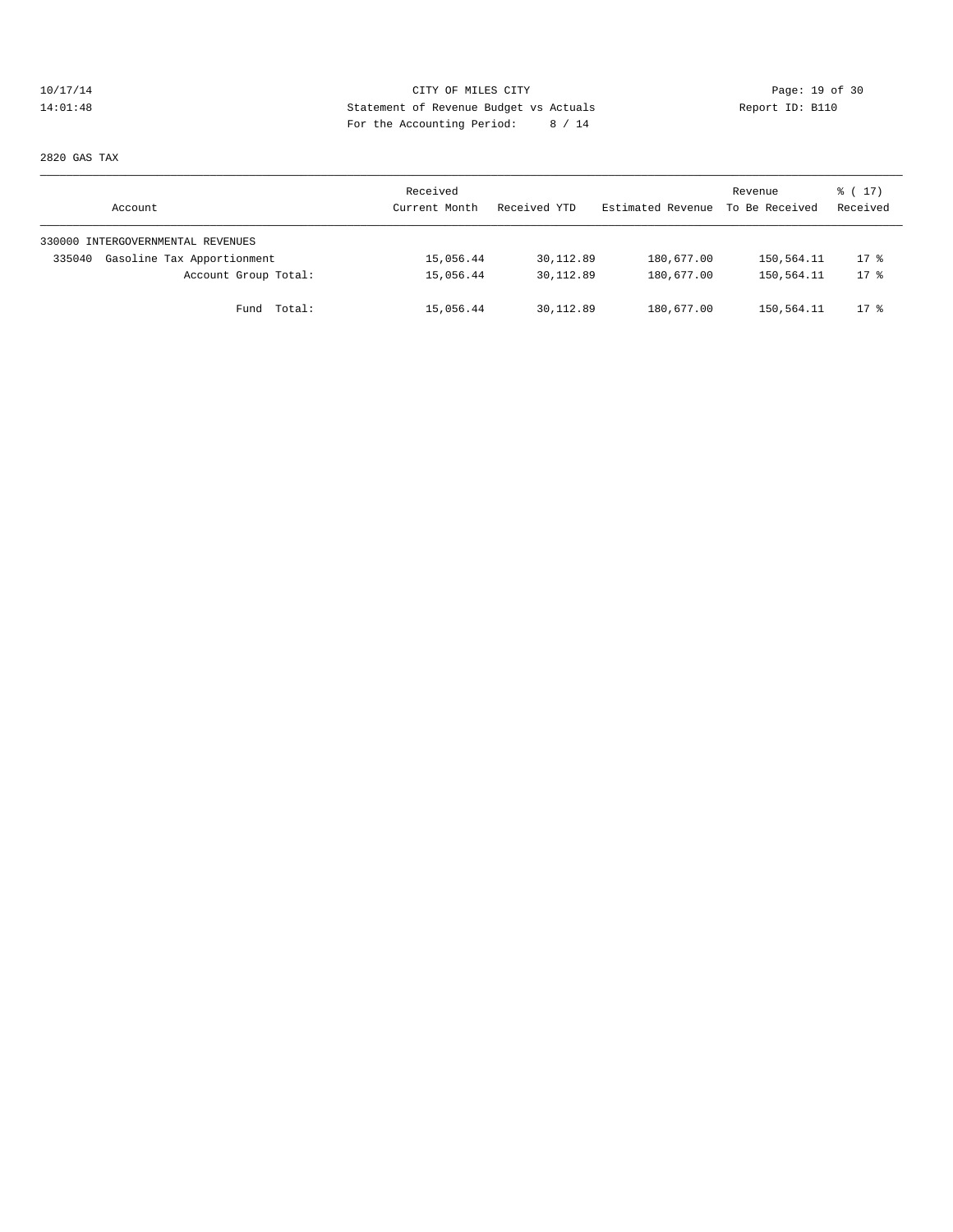# 10/17/14 Page: 20 of 30<br>14:01:48 Statement of Revenue Budget vs Actuals<br>14:01:48 Page: 20 of 30<br>14:01:48 Page: 20 of 30<br>20 Page: 20 of 30<br>20 Page: 20 of 30 14:01:48 Statement of Revenue Budget vs Actuals Report ID: B110 For the Accounting Period: 8 / 14

#### 2850 911 EMERGENCY

|                                   | Received        |              |                   | Revenue        | $\frac{1}{6}$ (17) |
|-----------------------------------|-----------------|--------------|-------------------|----------------|--------------------|
| Account                           | Current Month   | Received YTD | Estimated Revenue | To Be Received | Received           |
| 330000 INTERGOVERNMENTAL REVENUES |                 |              |                   |                |                    |
| Basic 911 Funds<br>335080         | 0.00            | 0.00         | 64,000.00         | 64,000.00      | 0 <sup>8</sup>     |
| 335081<br>Enhanced 911 Funds      | 0.00            | 0.00         | 64,000.00         | 64,000.00      | 0 <sup>8</sup>     |
| 335082<br>911 - WIRELESS FUNDS    | 0.00            | 0.00         | 77,000.00         | 77,000.00      | 0 <sup>8</sup>     |
| Account Group Total:              | 0.00            | 0.00         | 205,000.00        | 205,000.00     | 0 <sup>8</sup>     |
| 370000 INVESTMENT EARNINGS        |                 |              |                   |                |                    |
| 371010<br>Investment Earnings     | 15.69           | 30.82        | 300.00            | 269.18         | 10 <sup>8</sup>    |
| Account Group Total:              | 15.69           | 30.82        | 300.00            | 269.18         | $10*$              |
| Fund                              | Total:<br>15.69 | 30.82        | 205,300.00        | 205, 269, 18   | 0 <sup>8</sup>     |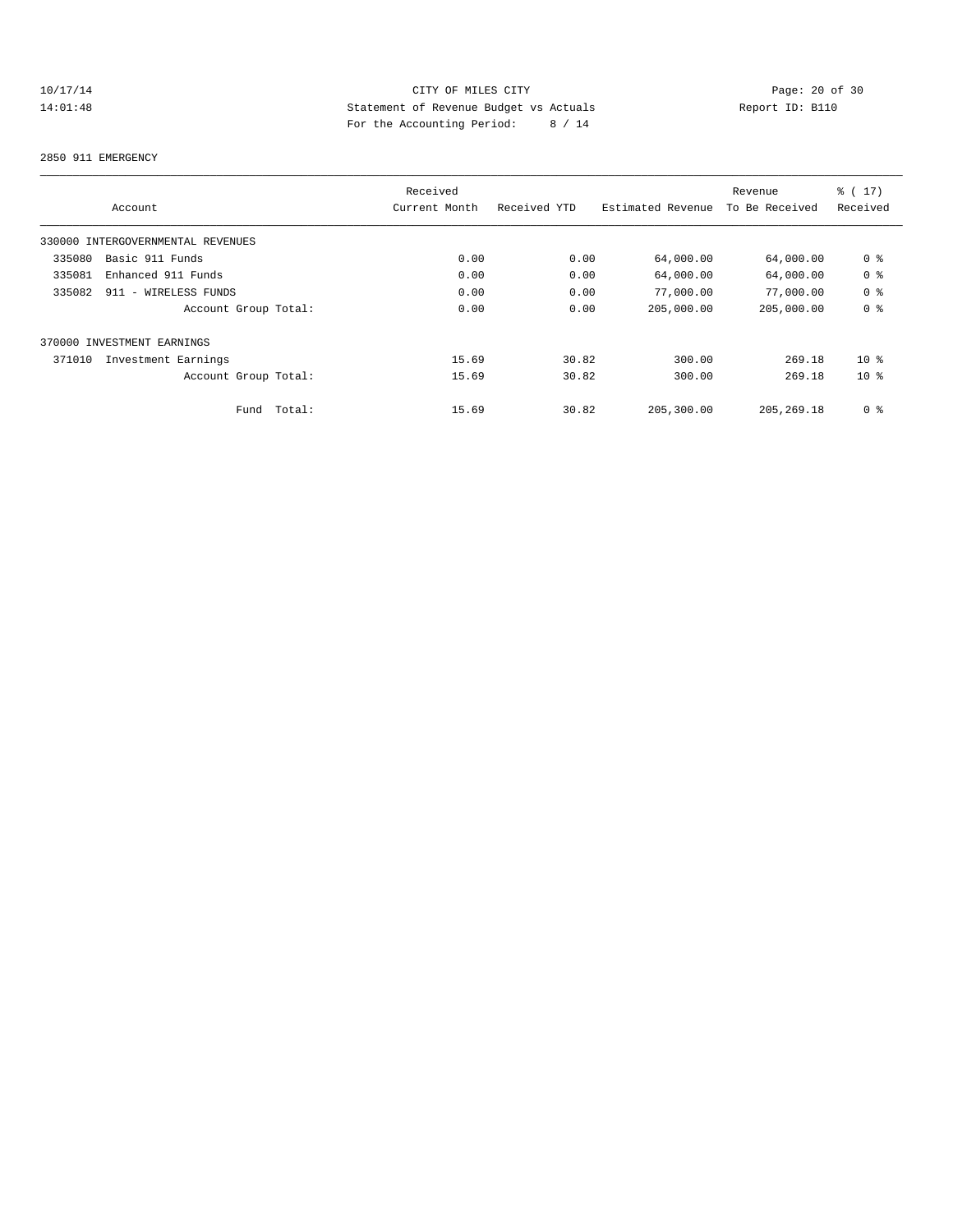# 10/17/14 Page: 21 of 30<br>14:01:48 Statement of Revenue Budget vs Actuals<br>14:01:48 Page: 21 of 30<br>14:01:48 Page: 21 of 30<br>2020<br>14:01:48 Page: 21 of 30<br>2020<br>14:01:48 14:01:48 Statement of Revenue Budget vs Actuals Report ID: B110 For the Accounting Period: 8 / 14

#### 2880 LIBRARY GRANTS

|        | Account                           | Received<br>Current Month | Received YTD | Estimated Revenue | Revenue<br>To Be Received | $\frac{1}{6}$ ( 17 )<br>Received |
|--------|-----------------------------------|---------------------------|--------------|-------------------|---------------------------|----------------------------------|
|        | 330000 INTERGOVERNMENTAL REVENUES |                           |              |                   |                           |                                  |
| 334100 | Library - State Aid               | 0.00                      | 0.00         | 5,398.00          | 5,398,00                  | 0 %                              |
| 334105 | Sagebrush Fed/Coal Sev Tax        | 0.00                      | 0.00         | 6,160.00          | 6, 160.00                 | 0 <sup>8</sup>                   |
| 334107 | Humanities Montana Grant          | 0.00                      | 0.00         | 2,000.00          | 2,000.00                  | 0 <sup>8</sup>                   |
|        | Account Group Total:              | 0.00                      | 0.00         | 13,558.00         | 13,558.00                 | 0 <sup>8</sup>                   |
|        | Fund                              | Total:<br>0.00            | 0.00         | 13,558.00         | 13,558.00                 | 0 <sup>8</sup>                   |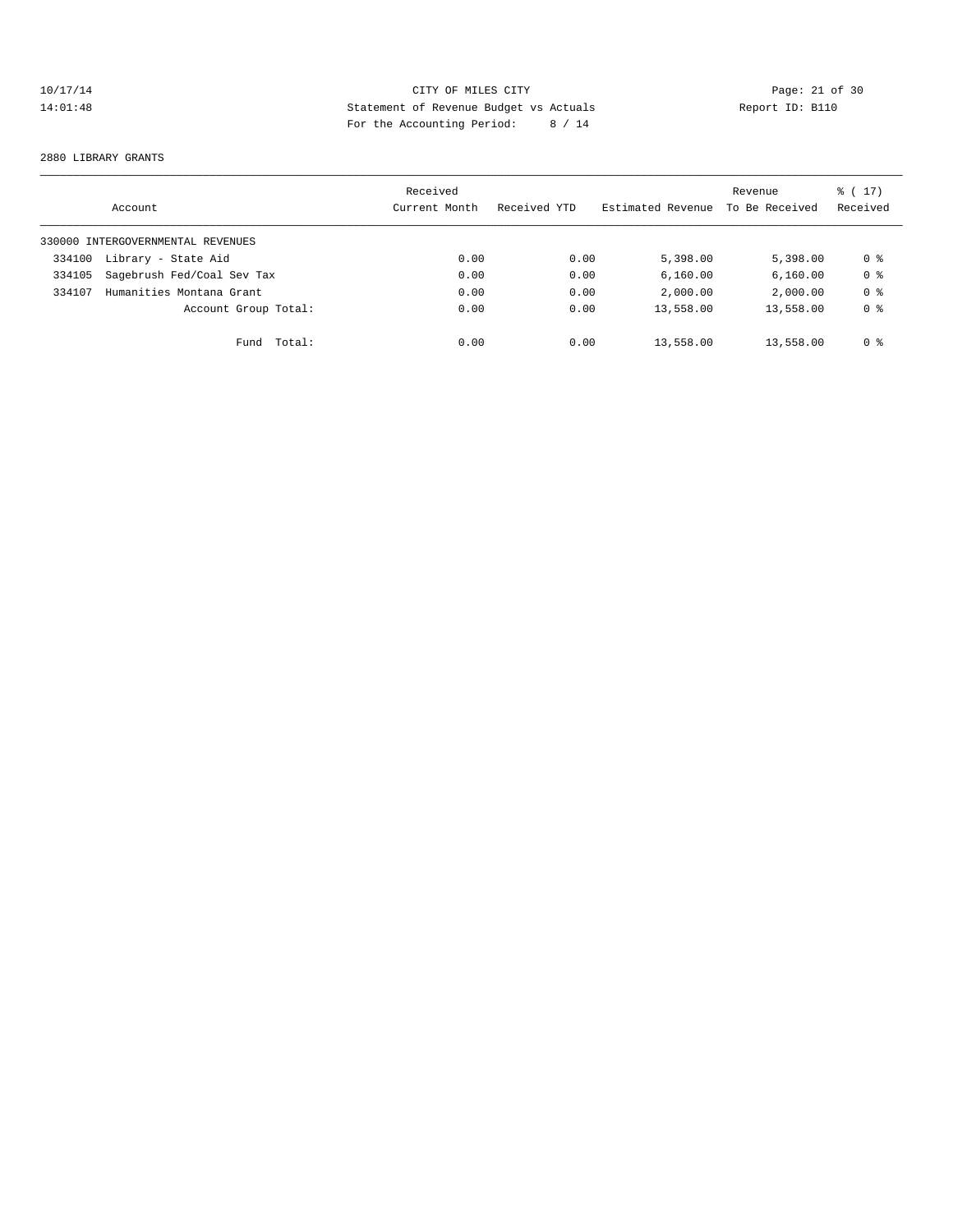# 10/17/14 Page: 22 of 30 14:01:48 Statement of Revenue Budget vs Actuals Report ID: B110 For the Accounting Period: 8 / 14

2935 Historic Preservation

|        |                                   | Received      |              |                   | Revenue        | % (17)          |
|--------|-----------------------------------|---------------|--------------|-------------------|----------------|-----------------|
|        | Account                           | Current Month | Received YTD | Estimated Revenue | To Be Received | Received        |
|        | 330000 INTERGOVERNMENTAL REVENUES |               |              |                   |                |                 |
| 331171 | HP-CDBG-ED Grant                  | 2,609.01      | 2,609.01     | 7,500.00          | 4,890.99       | 35 <sup>8</sup> |
| 331172 | Montana Main St Grant             | 0.00          | 0.00         | 8,216.00          | 8,216.00       | 0 <sup>8</sup>  |
| 334000 | State Grants                      | 0.00          | $-1, 322.63$ | 5,225.00          | 6,547.63       | $-25$ %         |
|        | Account Group Total:              | 2,609.01      | 1,286.38     | 20,941.00         | 19,654.62      | 6 <sup>°</sup>  |
|        | 340000 Charges for Services       |               |              |                   |                |                 |
| 346080 | Preservation Service Fees         | 0.00          | 0.00         | 1,200.00          | 1,200.00       | 0 <sup>8</sup>  |
|        | Account Group Total:              | 0.00          | 0.00         | 1,200.00          | 1,200.00       | 0 <sup>8</sup>  |
|        | 380000 OTHER FINANCING SOURCES    |               |              |                   |                |                 |
| 383000 | Interfund Operating Transfer      | 0.00          | 0.00         | 3,457.00          | 3,457.00       | 0 <sup>8</sup>  |
|        | Account Group Total:              | 0.00          | 0.00         | 3,457.00          | 3,457.00       | 0 <sup>8</sup>  |
|        | Fund Total:                       | 2,609.01      | 1,286.38     | 25,598.00         | 24, 311.62     | 5 <sup>8</sup>  |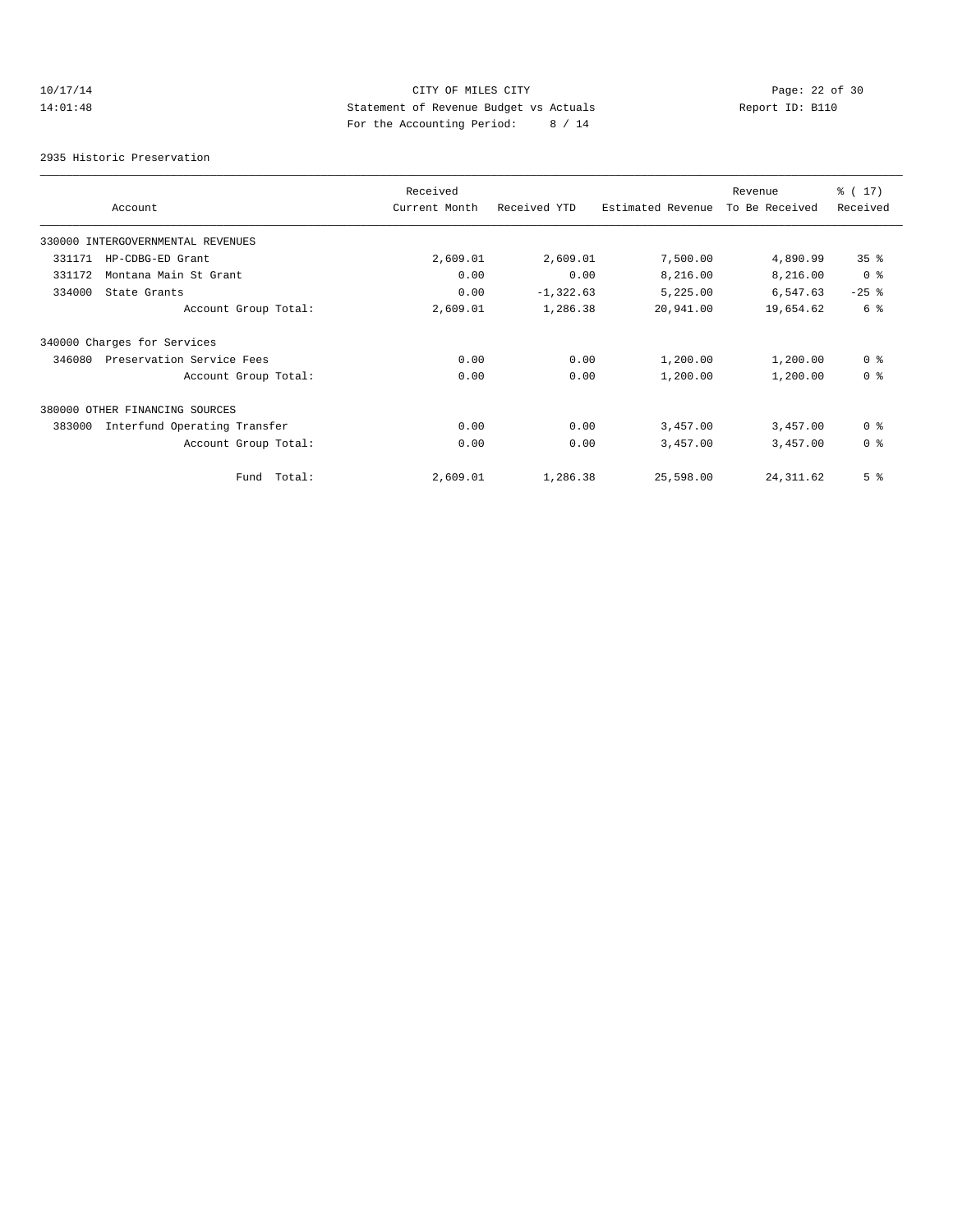#### 10/17/14 Page: 23 of 30<br>14:01:48 Statement of Revenue Budget vs Actuals<br>14:01:48 Page: 23 of 30<br>14:01:48 Page: 23 of 30<br>20:44 Page: 23 of 30 14:01:48 Statement of Revenue Budget vs Actuals Report ID: B110 For the Accounting Period: 8 / 14

2985 RETIRED SENIOR VOLUNTEER PROG (RSVP)

|        | Account                           | Received<br>Current Month | Received YTD | Estimated Revenue | Revenue<br>To Be Received | % (17)<br>Received |  |
|--------|-----------------------------------|---------------------------|--------------|-------------------|---------------------------|--------------------|--|
|        |                                   |                           |              |                   |                           |                    |  |
|        | 330000 INTERGOVERNMENTAL REVENUES |                           |              |                   |                           |                    |  |
| 331165 | RSVP FEDERAL GRANTS-Custer        | 0.00                      | 0.00         | 60,728.00         | 60,728.00                 | 0 <sup>8</sup>     |  |
| 331166 | RSVP-Fallon                       | 0.00                      | 0.00         | 23,184.00         | 23,184.00                 | 0 <sup>8</sup>     |  |
|        | Account Group Total:              | 0.00                      | 0.00         | 83,912.00         | 83,912.00                 | 0 <sup>8</sup>     |  |
|        | 360000 MISCELLANEOUS REVENUE      |                           |              |                   |                           |                    |  |
| 362020 | MISC REVENUE                      | 1,000.00                  | 1,000.00     | 19,000.00         | 18,000.00                 | 5 <sup>°</sup>     |  |
| 362021 | Misc. Rev- Fallon                 | 0.00                      | 0.00         | 2,000.00          | 2,000.00                  | 0 <sup>8</sup>     |  |
| 365000 | Contributions and Donations       | 2,020.06                  | 2,020.06     | 0.00              | $-2,020.06$               | $***$ $ -$         |  |
|        | Account Group Total:              | 3,020.06                  | 3,020.06     | 21,000.00         | 17,979.94                 | $14*$              |  |
|        | 370000 INVESTMENT EARNINGS        |                           |              |                   |                           |                    |  |
| 371010 | Investment Earnings               | 1.61                      | 3.13         | 0.00              | $-3.13$                   | $***$ $\approx$    |  |
|        | Account Group Total:              | 1.61                      | 3.13         | 0.00              | $-3.13$                   | $***$ $\approx$    |  |
|        | Fund Total:                       | 3,021.67                  | 3,023.19     | 104,912.00        | 101,888.81                | 3%                 |  |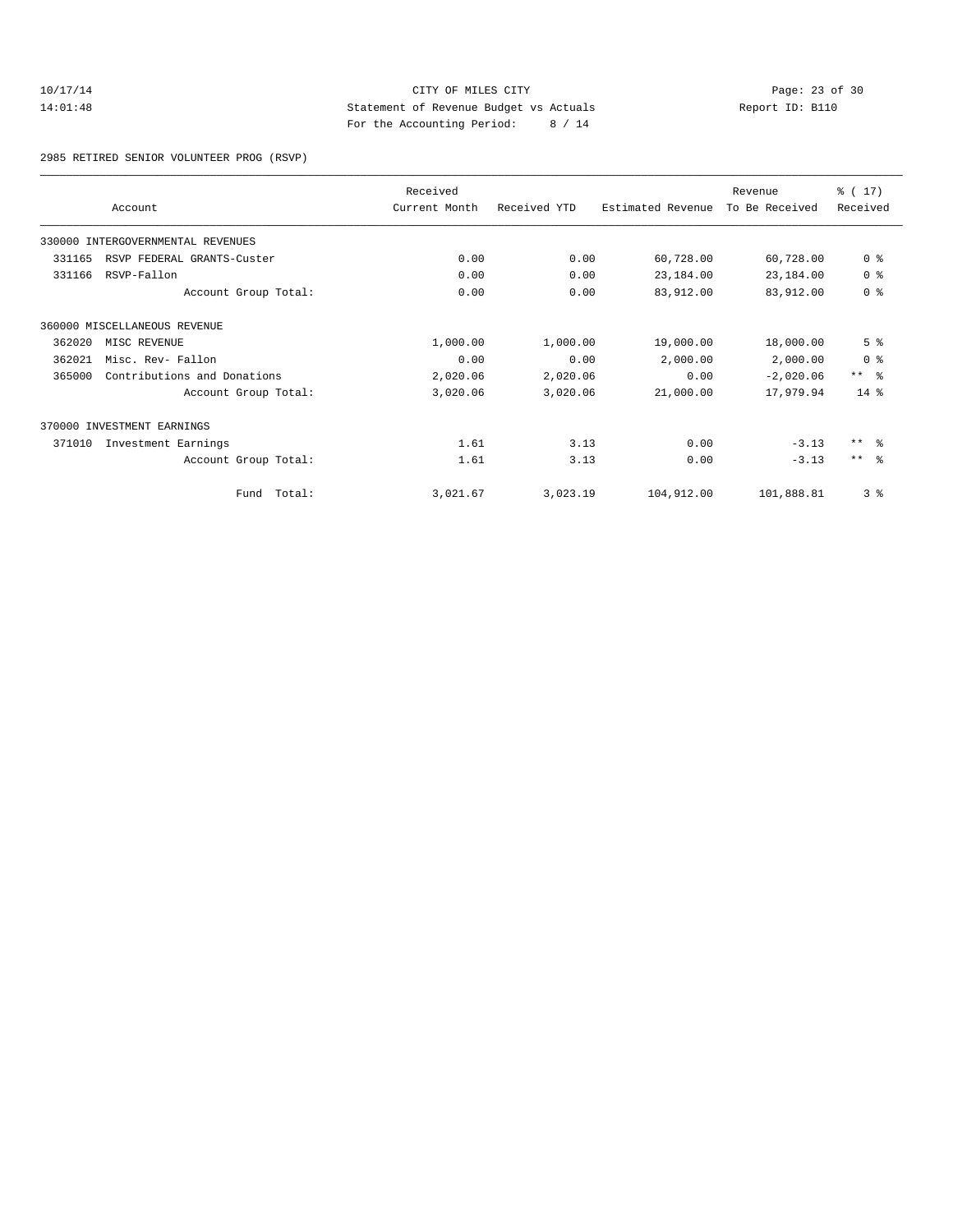#### 10/17/14 Page: 24 of 30 14:01:48 Statement of Revenue Budget vs Actuals Report ID: B110 For the Accounting Period: 8 / 14

4000 General Fund Capitol Improvement Fund

| Account                       |                      |             | Received<br>Current Month | Received YTD | Estimated Revenue To Be Received | Revenue  | $\frac{1}{6}$ ( 17 )<br>Received |  |
|-------------------------------|----------------------|-------------|---------------------------|--------------|----------------------------------|----------|----------------------------------|--|
| 370000 INVESTMENT EARNINGS    |                      |             |                           |              |                                  |          |                                  |  |
| Investment Earnings<br>371010 |                      |             | 22.86                     | 41.95        | 0.00                             | $-41.95$ | $***$ %                          |  |
|                               | Account Group Total: |             | 22.86                     | 41.95        | 0.00                             | $-41.95$ | $***$ %                          |  |
|                               |                      | Fund Total: | 22.86                     | 41.95        | 0.00                             | $-41.95$ | $***$ %                          |  |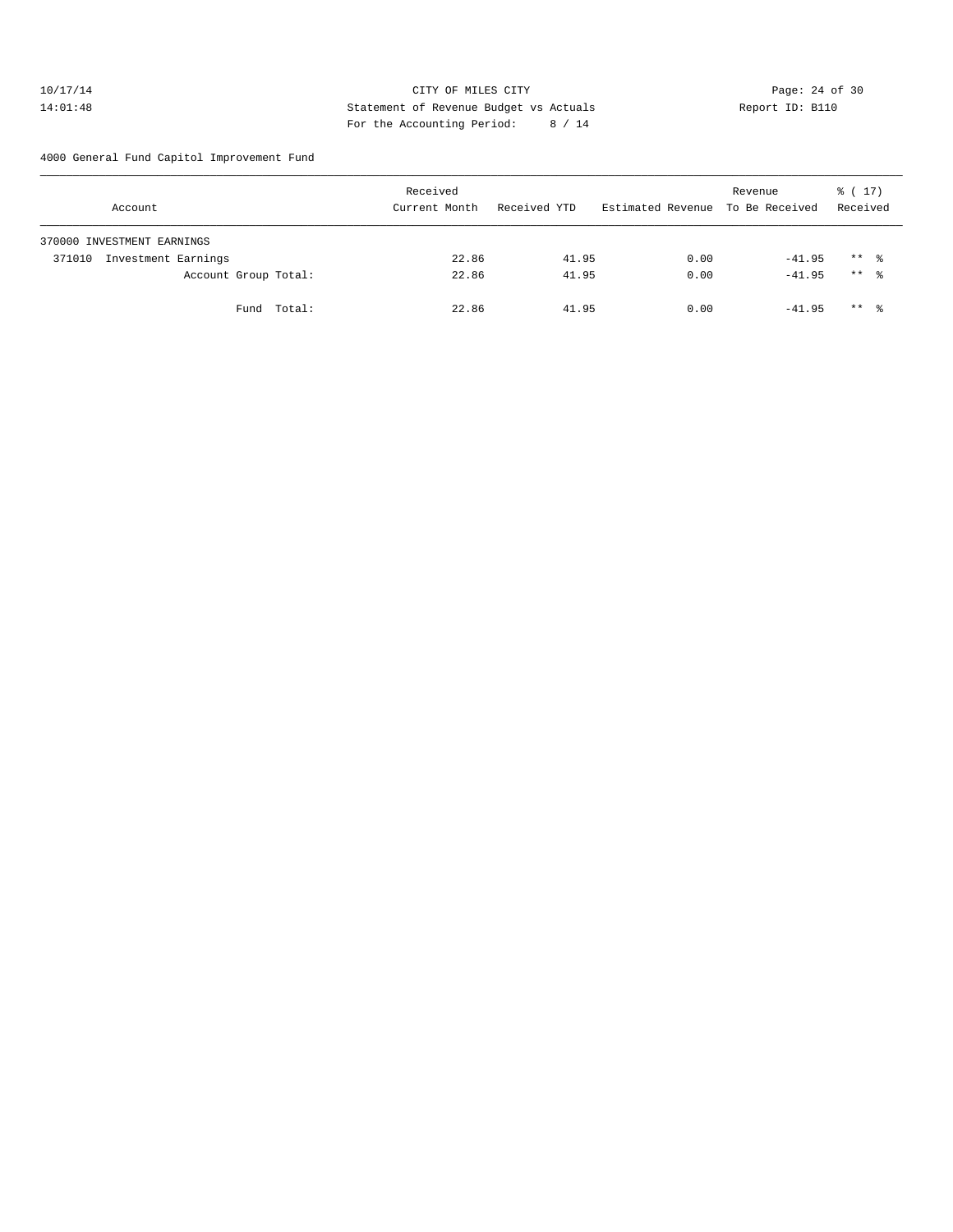# 10/17/14 Page: 25 of 30 14:01:48 Statement of Revenue Budget vs Actuals Report ID: B110 For the Accounting Period: 8 / 14

4060 CAPITAL IMPROV-PUBLIC WORKS

|        |                                    | Received      |              |                   | Revenue        | % (17)          |
|--------|------------------------------------|---------------|--------------|-------------------|----------------|-----------------|
|        | Account                            | Current Month | Received YTD | Estimated Revenue | To Be Received | Received        |
|        | 320000 LICENSES AND PERMITS        |               |              |                   |                |                 |
| 323040 | Other Miscellaneous Permits        | 450.00        | 300.00       | 3,000.00          | 2,700.00       | $10*$           |
|        | Account Group Total:               | 450.00        | 300.00       | 3,000.00          | 2,700.00       | 10 <sup>8</sup> |
|        | 340000 Charges for Services        |               |              |                   |                |                 |
| 343014 | Street Cleaning                    | 0.00          | 8,490.00     | 8,490.00          | 0.00           | $100*$          |
| 343016 | Prkg Vio/Off Str-Impnd Fees        | 0.00          | 10.00        | 500.00            | 490.00         | 2 <sup>8</sup>  |
| 343018 | Sale of Street & Roadway Materials | 0.00          | 0.00         | 1,000.00          | 1,000.00       | 0 <sup>8</sup>  |
|        | Account Group Total:               | 0.00          | 8,500.00     | 9,990.00          | 1,490.00       | 85%             |
|        | 370000 INVESTMENT EARNINGS         |               |              |                   |                |                 |
| 371010 | Investment Earnings                | 13.36         | 23.35        | 0.00              | $-23.35$       | $***$ $\approx$ |
|        | Account Group Total:               | 13.36         | 23.35        | 0.00              | $-23.35$       | $***$ %         |
|        | 380000 OTHER FINANCING SOURCES     |               |              |                   |                |                 |
| 383000 | Interfund Operating Transfer       | 0.00          | 0.00         | 204,000.00        | 204,000.00     | 0 <sup>8</sup>  |
|        | Account Group Total:               | 0.00          | 0.00         | 204,000.00        | 204,000.00     | 0 <sup>8</sup>  |
|        | Total:<br>Fund                     | 463.36        | 8,823.35     | 216,990.00        | 208,166.65     | 4%              |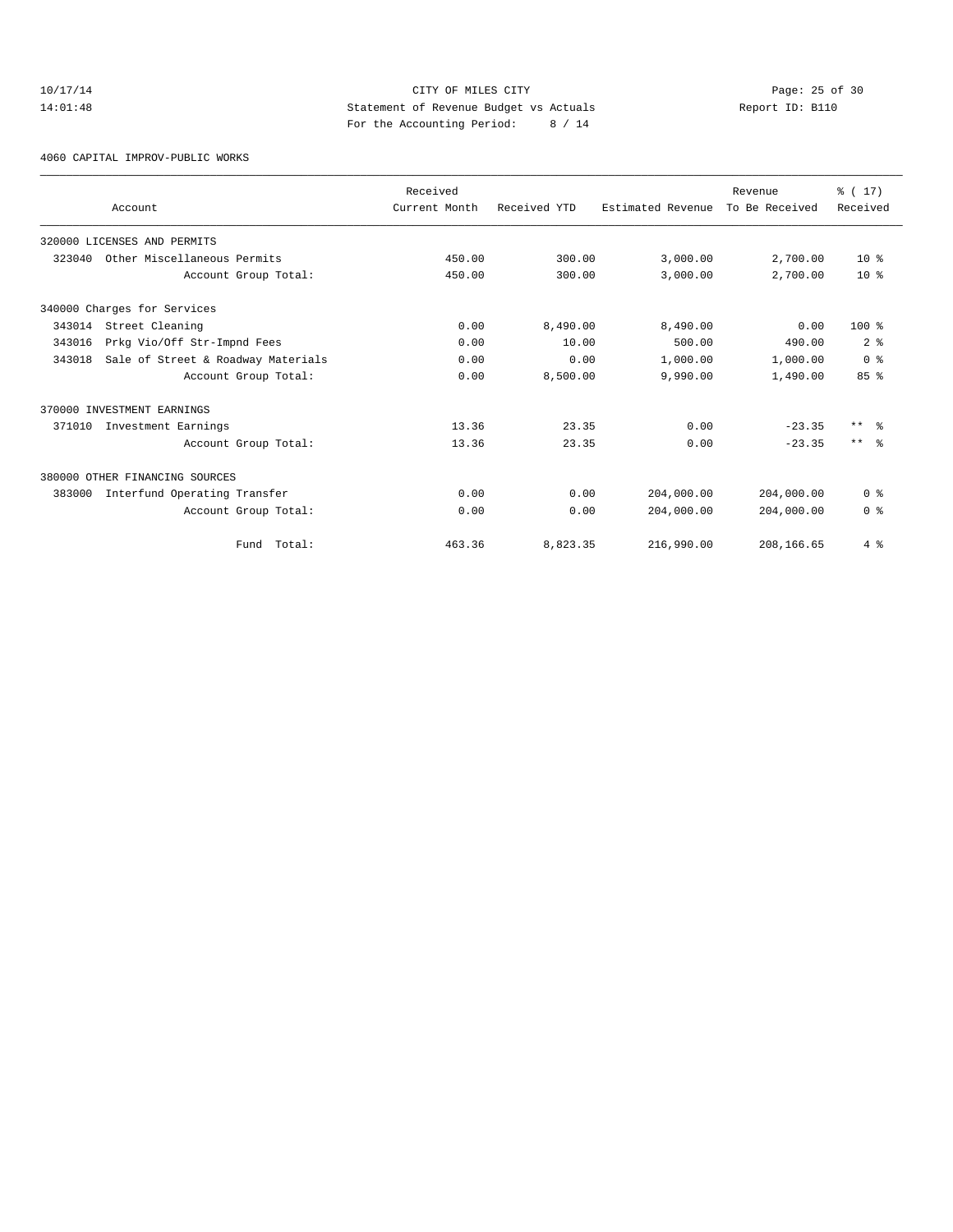# 10/17/14 Page: 26 of 30 14:01:48 Statement of Revenue Budget vs Actuals Report ID: B110 For the Accounting Period: 8 / 14

#### 5210 WATER UTILITY

|        |                                             | Received      |              |                   | Revenue        | % (17)          |
|--------|---------------------------------------------|---------------|--------------|-------------------|----------------|-----------------|
|        | Account                                     | Current Month | Received YTD | Estimated Revenue | To Be Received | Received        |
|        | 330000 INTERGOVERNMENTAL REVENUES           |               |              |                   |                |                 |
|        | 331041 Economic Development Act-Water Study | 0.00          | 0.00         | 25,000.00         | 25,000.00      | 0 <sup>8</sup>  |
|        | Account Group Total:                        | 0.00          | 0.00         | 25,000.00         | 25,000.00      | 0 <sup>8</sup>  |
|        | 340000 Charges for Services                 |               |              |                   |                |                 |
| 343021 | Metered Water Sales                         | 253,006.36    | 453,836.31   | 1,950,000.00      | 1,496,163.69   | $23$ $%$        |
| 343022 | Unmetered Water Sales/Chrgoffs              | 113.73        | 375.32       | 1,800.00          | 1,424.68       | $21$ %          |
| 343023 | Bulk Water Sales                            | 795.70        | 1,091.28     | 5,000.00          | 3,908.72       | $22$ %          |
| 343025 | Hookup Fee                                  | 1,800.00      | 2,100.00     | 12,000.00         | 9,900.00       | 18 <sup>8</sup> |
| 343026 | Water Install/Tap Chrgs/Labor               | 736.20        | 836.20       | 3,000.00          | 2,163.80       | 28 <sup>8</sup> |
| 343027 | Chq for Wtr Dept. Serv                      | 725.00        | 1,745.00     | 500.00            | $-1, 245.00$   | 349 %           |
| 343029 | Curb Stop Replacement Fee                   | 3,679.00      | 7,337.00     | 41,880.00         | 34,543.00      | 18 <sup>8</sup> |
| 343039 | Custer Co w/s District (Water Study)        | 0.00          | 0.00         | 7,500.00          | 7,500.00       | 0 <sup>8</sup>  |
|        | Account Group Total:                        | 260,855.99    | 467, 321.11  | 2,021,680.00      | 1,554,358.89   | $23$ $%$        |
|        | 360000 MISCELLANEOUS REVENUE                |               |              |                   |                |                 |
| 362020 | MISC REVENUE                                | 0.00          | 533.74       | 7,500.00          | 6,966.26       | 7 <sup>°</sup>  |
| 362040 | \$2.00 State Assessment Fee                 | $-144.00$     | $-144.00$    | 0.00              | 144.00         | $***$ %         |
|        | Account Group Total:                        | $-144.00$     | 389.74       | 7,500.00          | 7.110.26       | 5 <sup>8</sup>  |
|        | 370000 INVESTMENT EARNINGS                  |               |              |                   |                |                 |
| 371010 | Investment Earnings                         | 623.63        | 1,136.93     | 2,000.00          | 863.07         | 57%             |
|        | Account Group Total:                        | 623.63        | 1,136.93     | 2,000.00          | 863.07         | $57*$           |
|        | Fund Total:                                 | 261, 335.62   | 468,847.78   | 2.056.180.00      | 1,587,332.22   | $23$ $%$        |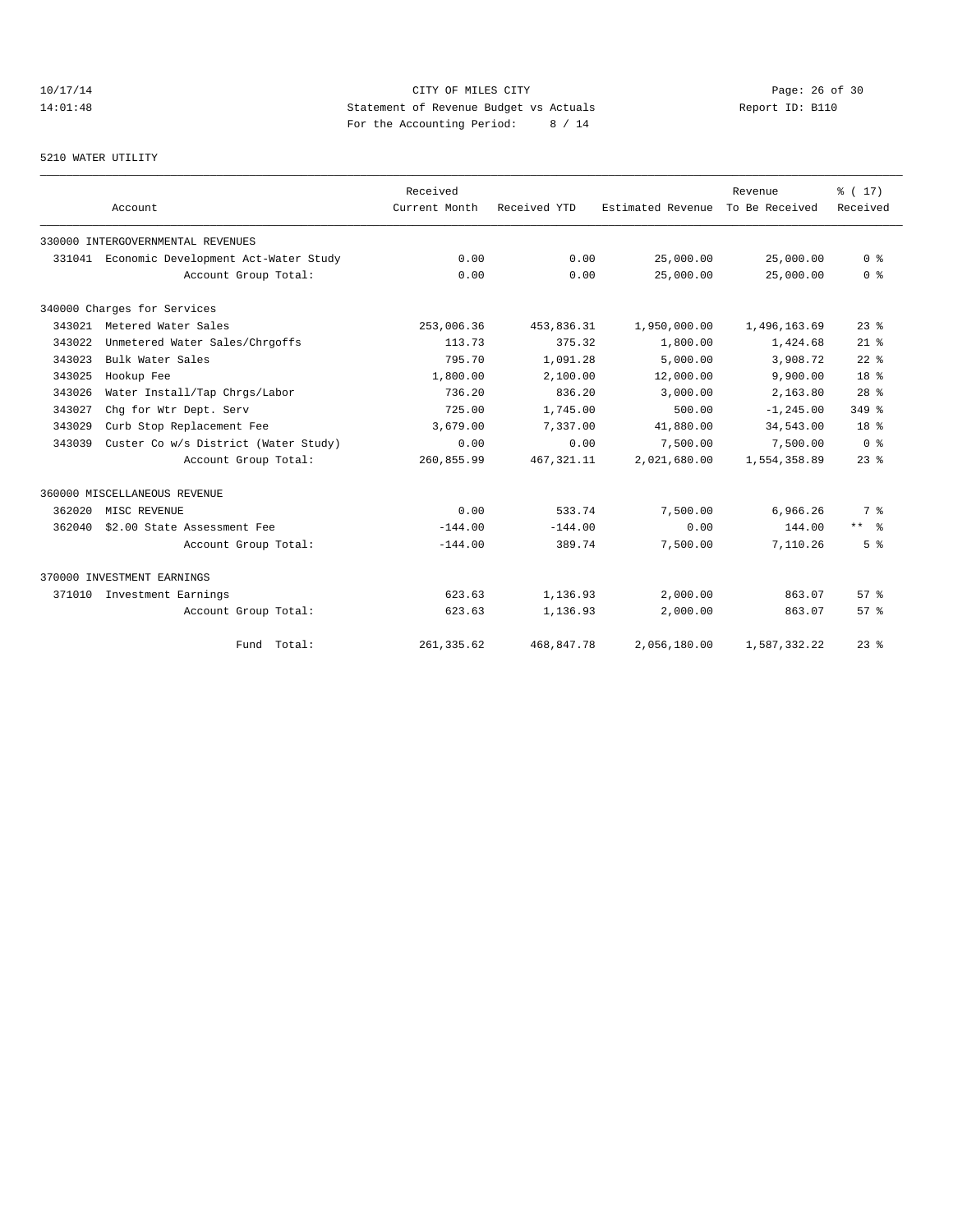# 10/17/14 Page: 27 of 30 14:01:48 Statement of Revenue Budget vs Actuals Report ID: B110 For the Accounting Period: 8 / 14

#### 5310 SEWER UTILITY

|        |                                           | Received      |              |                   | Revenue        | % (17)          |
|--------|-------------------------------------------|---------------|--------------|-------------------|----------------|-----------------|
|        | Account                                   | Current Month | Received YTD | Estimated Revenue | To Be Received | Received        |
|        | 330000 INTERGOVERNMENTAL REVENUES         |               |              |                   |                |                 |
| 331041 | Economic Development Act-Water Study      | 0.00          | 0.00         | 25,000.00         | 25,000.00      | 0 <sup>8</sup>  |
| 334120 | TSEP Grant                                | 0.00          | 0.00         | 500,000.00        | 500,000.00     | 0 <sup>8</sup>  |
| 334121 | DNRC GRANTS                               | 0.00          | 0.00         | 100,000.00        | 100,000.00     | 0 %             |
| 334122 | Renewable Resource Grant                  | 0.00          | 0.00         | 100,000.00        | 100,000.00     | 0 <sup>8</sup>  |
|        | Account Group Total:                      | 0.00          | 0.00         | 725,000.00        | 725,000.00     | 0 <sup>8</sup>  |
|        | 340000 Charges for Services               |               |              |                   |                |                 |
| 341075 | Serv/Cnty-Interlocal Agmt                 | 0.00          | 0.00         | 1,530.00          | 1,530.00       | 0 <sup>8</sup>  |
| 343031 | Sewer Service Charges                     | 90,938.27     | 181,682.20   | 1,086,644.00      | 904,961.80     | 17.8            |
| 343032 | Sewer Installation Charges/Chrgoffs       | 113.72        | 349.89       | 1,200.00          | 850.11         | 29%             |
| 343033 | Hookup Fee                                | 840.00        | 840.00       | 6,000.00          | 5.160.00       | 14%             |
| 343034 | Treatment Facilities Fees                 | 275.00        | 435.00       | 3,000.00          | 2,565.00       | 15 <sup>8</sup> |
| 343036 | Miscellaneous Sewer Revenue (Labor)       | 0.00          | 0.00         | 1,000.00          | 1,000.00       | 0 <sup>8</sup>  |
| 343037 | Baker Road Etc.                           | 749.37        | 1,516.58     | 8,200.00          | 6,683.42       | 18 <sup>8</sup> |
| 343038 | RURAL SWR DIST #1                         | 0.00          | 0.00         | 23,000.00         | 23,000.00      | 0 <sup>8</sup>  |
| 343039 | Custer Co w/s District (Water Study)      | 0.00          | 0.00         | 7,500.00          | 7,500.00       | 0 <sup>8</sup>  |
|        | Account Group Total:                      | 92, 916.36    | 184,823.67   | 1,138,074.00      | 953, 250.33    | 16 <sup>8</sup> |
|        | 360000 MISCELLANEOUS REVENUE              |               |              |                   |                |                 |
| 361010 | Land Rental                               | 0.00          | 2,500.00     | 2,576.00          | 76.00          | 97 <sup>8</sup> |
| 362020 | MISC REVENUE                              | 0.00          | 0.00         | 7,500.00          | 7,500.00       | 0 <sup>8</sup>  |
|        | Account Group Total:                      | 0.00          | 2,500.00     | 10,076.00         | 7,576.00       | $25$ %          |
|        | 370000 INVESTMENT EARNINGS                |               |              |                   |                |                 |
| 371010 | Investment Earnings                       | 146.73        | 271.73       | 1,000.00          | 728.27         | $27$ $%$        |
|        | Account Group Total:                      | 146.73        | 271.73       | 1,000.00          | 728.27         | $27$ $\approx$  |
|        | 380000 OTHER FINANCING SOURCES            |               |              |                   |                |                 |
|        | 381070 Proceeds from Notes/Loans/Intercap | 0.00          | 0.00         | 6,000,000.00      | 6,000,000.00   | 0 %             |
|        | Account Group Total:                      | 0.00          | 0.00         | 6,000,000.00      | 6,000,000.00   | 0 <sup>8</sup>  |
|        | Fund Total:                               | 93,063.09     | 187,595.40   | 7,874,150.00      | 7,686,554.60   | 2 <sup>°</sup>  |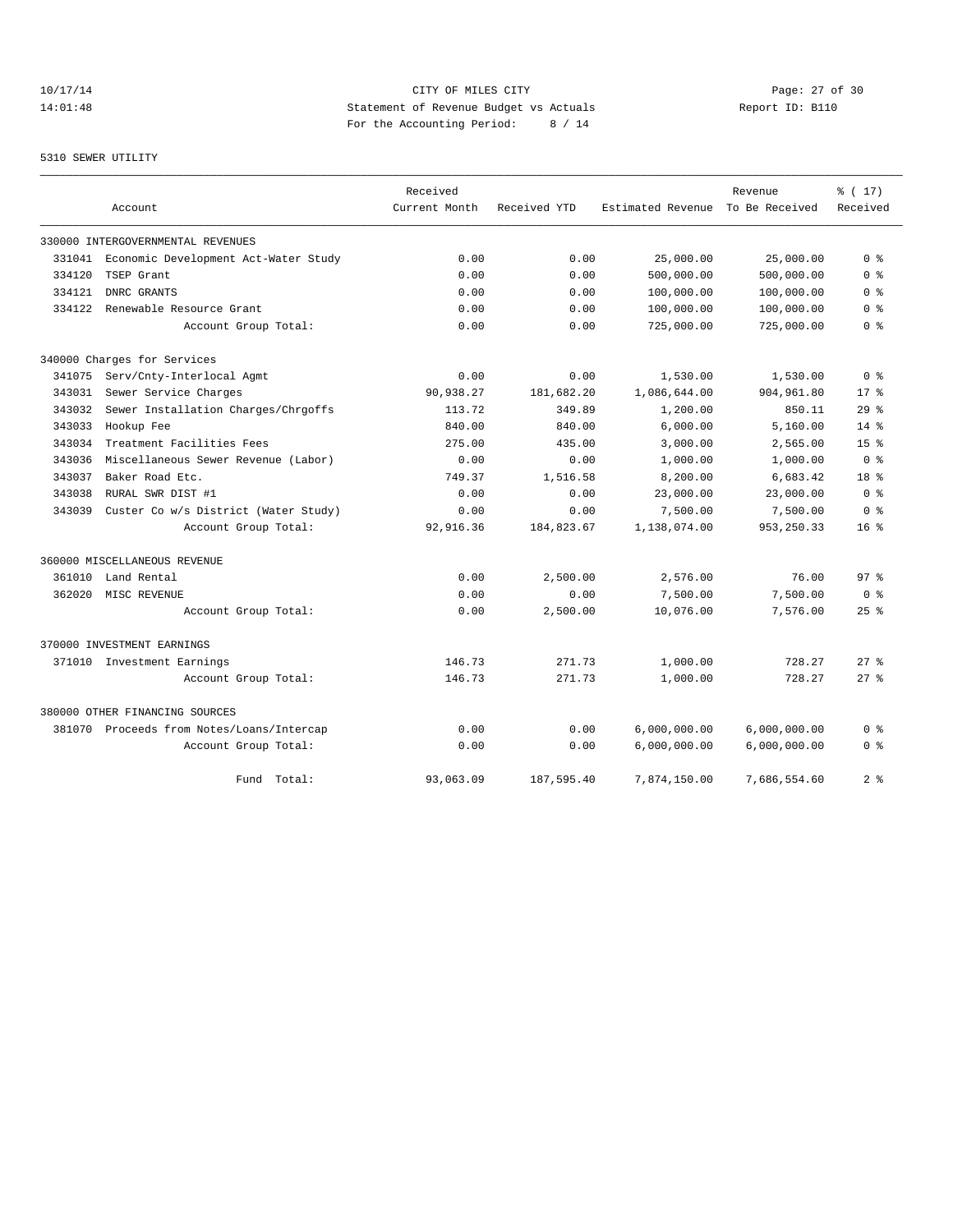# 10/17/14 Page: 28 of 30<br>14:01:48 Statement of Revenue Budget vs Actuals<br>14:01:48 Page: 28 of 30<br>14:01:48 Page: 28 of 30<br>2011 14:01:48 Statement of Revenue Budget vs Actuals Report ID: B110 For the Accounting Period: 8 / 14

#### 5510 AMBULANCE FUND

|              |                                        | Received      |              |                   | Revenue        | $\frac{1}{6}$ ( 17 ) |
|--------------|----------------------------------------|---------------|--------------|-------------------|----------------|----------------------|
|              | Account                                | Current Month | Received YTD | Estimated Revenue | To Be Received | Received             |
| 310000 TAXES |                                        |               |              |                   |                |                      |
| 311010       | Real Property Taxes                    | 51.57         | 73.29        | 6,500.00          | 6,426.71       | 1 <sup>8</sup>       |
| 311020       | Personal Property Taxes                | 0.82          | 3.32         | 650.00            | 646.68         | 1 <sup>8</sup>       |
| 312000       | Penalty & Interest on Delinquent Taxes | 2.70          | 3.93         | 30.00             | 26.07          | 13 <sup>8</sup>      |
|              | Account Group Total:                   | 55.09         | 80.54        | 7,180.00          | 7,099.46       | 1 <sup>8</sup>       |
|              | 340000 Charges for Services            |               |              |                   |                |                      |
| 341075       | Serv/Cnty-Interlocal Agmt              | 0.00          | 0.00         | 27,000.00         | 27,000.00      | 0 <sup>8</sup>       |
| 342026       | Ambulance Charges                      | 107, 477.28   | 188,348.68   | 784,636.00        | 596,287.32     | $24$ %               |
| 342027       | Ambulance Standby                      | 0.00          | 0.00         | 5,000.00          | 5,000.00       | 0 <sup>8</sup>       |
|              | Account Group Total:                   | 107, 477.28   | 188,348.68   | 816,636.00        | 628, 287.32    | $23$ $%$             |
|              | 360000 MISCELLANEOUS REVENUE           |               |              |                   |                |                      |
| 366010       | Misc- From Charge off Accts            | 970.13        | 1,645.86     | 500.00            | $-1, 145.86$   | $329$ $%$            |
|              | Account Group Total:                   | 970.13        | 1,645.86     | 500.00            | $-1, 145.86$   | $329$ $%$            |
|              | Total:<br>Fund                         | 108,502.50    | 190,075.08   | 824, 316, 00      | 634, 240.92    | $23$ $%$             |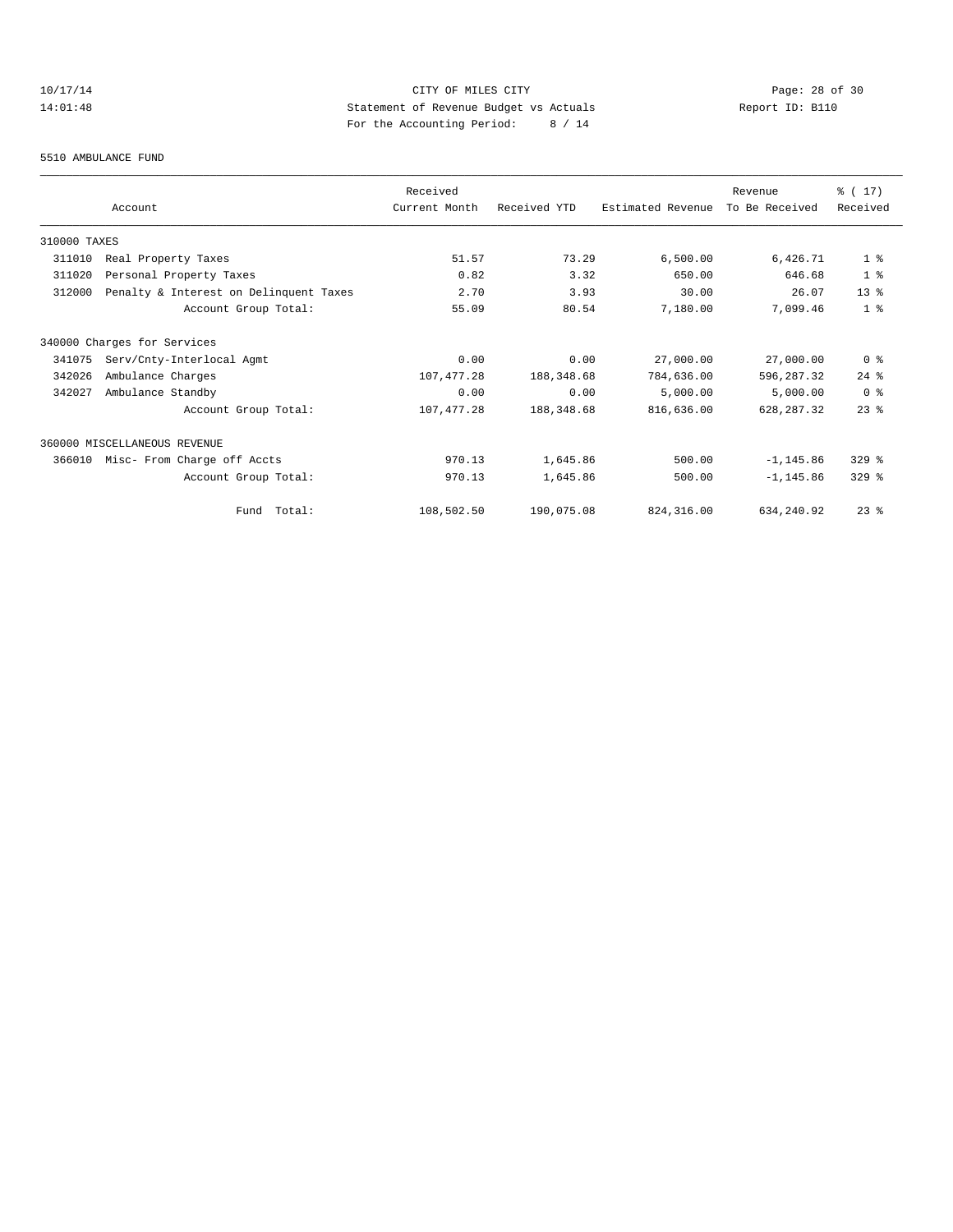# 10/17/14 Page: 29 of 30 14:01:48 Statement of Revenue Budget vs Actuals Report ID: B110 For the Accounting Period: 8 / 14

5610 AIRPORT OPERATING

|              |                                        | Received      |              |                   | Revenue        | % (17)          |
|--------------|----------------------------------------|---------------|--------------|-------------------|----------------|-----------------|
|              | Account                                | Current Month | Received YTD | Estimated Revenue | To Be Received | Received        |
| 310000 TAXES |                                        |               |              |                   |                |                 |
| 311010       | Real Property Taxes                    | 77.34         | 109.93       | 9,000.00          | 8,890.07       | 1 <sup>8</sup>  |
| 311020       | Personal Property Taxes                | 1.23          | 4.98         | 1,400.00          | 1,395.02       | 0 <sup>8</sup>  |
| 312000       | Penalty & Interest on Delinquent Taxes | 4.04          | 5.88         | 50.00             | 44.12          | $12*$           |
|              | Account Group Total:                   | 82.61         | 120.79       | 10,450.00         | 10,329.21      | 1 <sup>8</sup>  |
|              | 330000 INTERGOVERNMENTAL REVENUES      |               |              |                   |                |                 |
| 331129       | Federal Aeronautics Admin Grant        | 19,800.00     | 34,425.00    | 0.00              | $-34, 425.00$  | $***$ $%$       |
|              | Account Group Total:                   | 19,800.00     | 34,425.00    | 0.00              | $-34, 425.00$  | $***$ $ -$      |
|              | 340000 Charges for Services            |               |              |                   |                |                 |
| 341075       | Serv/Cnty-Interlocal Agmt              | 0.00          | 0.00         | 22,000.00         | 22,000.00      | 0 <sup>8</sup>  |
| 343061       | Landing Fees                           | 294.38        | 294.38       | 2,500.00          | 2,205.62       | $12*$           |
| 343062       | Aviation Fuel                          | 61,862.97     | 116,186.34   | 530,000.00        | 413,813.66     | $22$ $%$        |
| 343064       | Hangar Rent                            | 4,352.40      | 7,750.80     | 41,300.00         | 33,549.20      | $19*$           |
| 343065       | Building Rentals                       | 1,884.11      | 3,768.22     | 34,000.00         | 30, 231.78     | 11 <sup>8</sup> |
| 343067       | Other - Miscellaneous                  | 0.00          | 0.00         | 5,000.00          | 5,000.00       | 0 <sup>8</sup>  |
|              | Account Group Total:                   | 68,393.86     | 127,999.74   | 634,800.00        | 506,800.26     | $20*$           |
|              | 360000 MISCELLANEOUS REVENUE           |               |              |                   |                |                 |
| 361010       | Land Rental                            | 1,495.82      | 5,398.39     | 19,000.00         | 13,601.61      | 28 <sup>8</sup> |
| 362020       | MISC REVENUE                           | 266.89        | 496.89       | 11,000.00         | 10,503.11      | 5 <sup>8</sup>  |
|              | Account Group Total:                   | 1,762.71      | 5,895.28     | 30,000.00         | 24, 104. 72    | $20*$           |
|              | 370000 INVESTMENT EARNINGS             |               |              |                   |                |                 |
|              | 371010 Investment Earnings             | 1.11          | 2.04         | 200.00            | 197.96         | 1 <sup>8</sup>  |
|              | Account Group Total:                   | 1.11          | 2.04         | 200.00            | 197.96         | 1 <sup>8</sup>  |
|              | Fund Total:                            | 90,040.29     | 168,442.85   | 675,450.00        | 507,007.15     | $25$ $%$        |